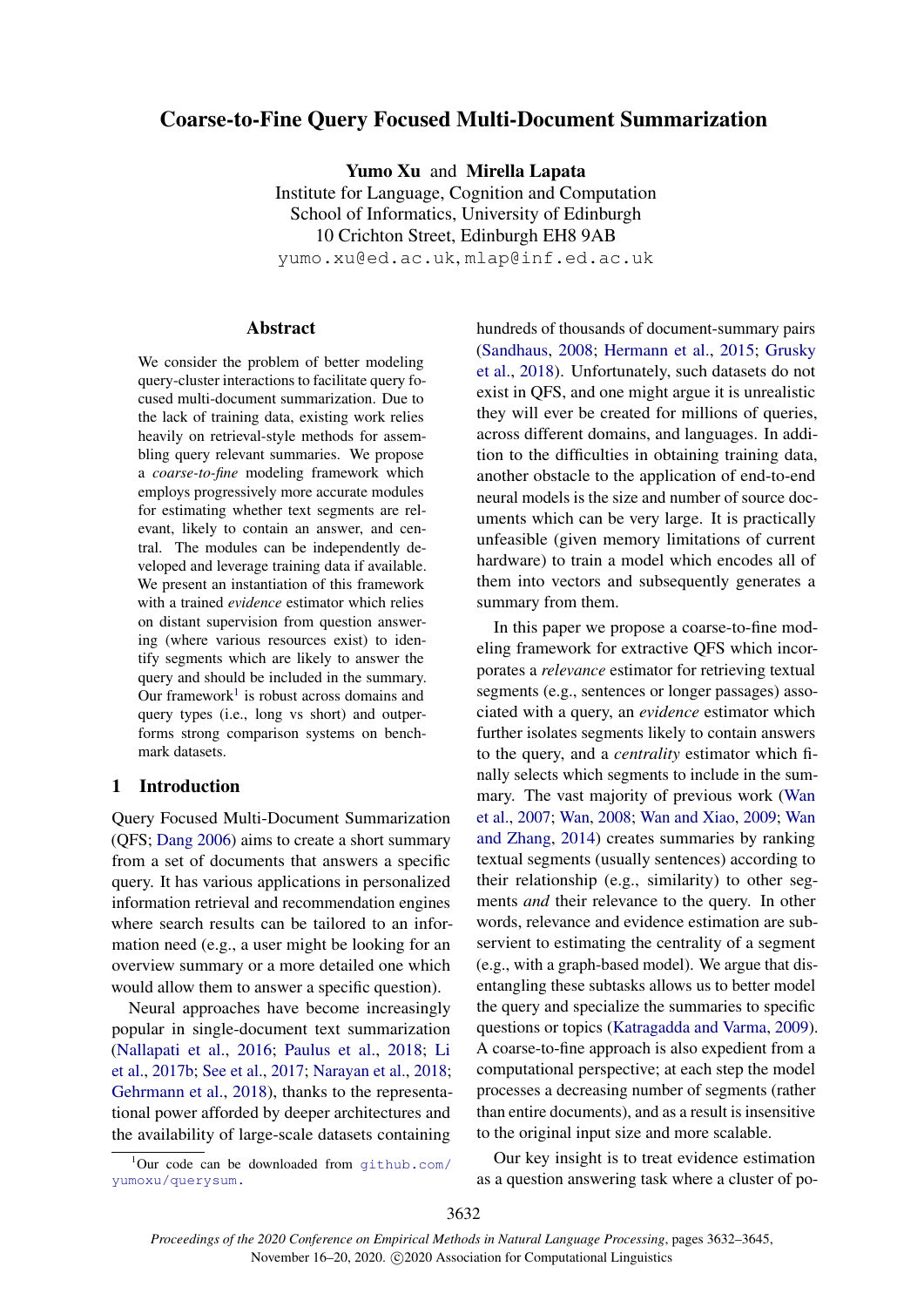tentially relevant documents provides support for answering a query [\(Baumel et al.,](#page-9-4) [2016\)](#page-9-4). Advantageously, we are able to train the evidence estimator on existing large-scale question answering datasets [\(Rajpurkar et al.,](#page-10-9) [2016;](#page-10-9) [Joshi et al.,](#page-9-5) [2017;](#page-9-5) [Yang et al.,](#page-11-2) [2018\)](#page-11-2), alleviating the data paucity problem in QFS. Existing QFS systems [\(Wan et al.,](#page-11-0) [2007;](#page-11-0) [Wan,](#page-10-6) [2008;](#page-10-6) [Wan and Xiao,](#page-10-7) [2009;](#page-10-7) [Wan and](#page-11-1) [Zhang,](#page-11-1) [2014\)](#page-11-1) employ classic retrieval techniques (such as TF-IDF) to estimate the affinity between query-sentence pairs. Such techniques can handle short keyword queries, but are less appropriate in QFS settings where query narratives can be long and complex. We argue that a trained evidence estimator might be better at performing *semantic matching* [\(Guo et al.,](#page-9-6) [2016\)](#page-9-6) between queries and document segments. To this effect, we experiment with two popular QA settings, namely answer sentence selection [\(Heilman and Smith,](#page-9-7) [2010;](#page-9-7) [Yang](#page-11-3) [et al.,](#page-11-3) [2015\)](#page-11-3) and machine reading comprehension [\(Rajpurkar et al.,](#page-10-9) [2016\)](#page-10-9) which operates over passages than isolated sentences. In both cases, our evidence estimators take advantage of powerful pre-trained encoders such as BERT [\(Devlin et al.,](#page-9-8) [2019\)](#page-9-8), to better capture semantic interactions between queries and text units.

Our contributions in this work are threefold: we propose a coarse-to-fine model for QFS which we argue allows to introduce trainable components taking advantage of existing datasets and pre-trained models; we capitalize on the connections of QFS with question answering and propose different ways to effectively estimate the query-segment relationship; we provide experimental results on several benchmarks which show that our model consistently outperforms strong comparison systems across domains (news articles vs. medical text) and query types (long narratives vs. keywords).

### 2 Related Work

Existing research on query-focused multidocument summarization largely lies on extractive approaches, where systems usually take as input a set of documents and select the sentences most relevant to the query for inclusion in the summary.

In Figure  $1(a)$  $1(a)$ , we provide a sketch of classic centrality-based approaches which have generally shown strong performance in QFS. Under this framework, all sentences within a document cluster, together with their query relevance, are jointly considered in estimating centrality. A variety of approaches have been proposed to enhance the way relevance and centrality are estimated ranging from incorporating topic-sensitive information [\(Wan,](#page-10-6) [2008;](#page-10-6) [Badrinath et al.,](#page-9-9) [2011;](#page-9-9) [Xu and Lap](#page-11-4)[ata,](#page-11-4) [2019\)](#page-11-4), predictions about information certainty [\(Wan and Zhang,](#page-11-1) [2014\)](#page-11-1), manifold-ranking algorithms [\(Wan et al.,](#page-11-0) [2007;](#page-11-0) [Wan and Xiao,](#page-10-7) [2009;](#page-10-7) [Wan,](#page-10-10) [2009\)](#page-10-10), and Wikipedia-based query expansion [\(Nastase,](#page-10-11) [2008\)](#page-10-11). More recently, [Li et al.](#page-10-12) [\(2015\)](#page-10-12) estimate the salience of text units within a sparsecoding framework by additionally taking into account reader comments (associated with news reports). [Li et al.](#page-10-13) [\(2017a\)](#page-10-13) use a cascaded neural attention model to find salient sentences, whereas in follow-on work [Li et al.](#page-10-2) [\(2017b\)](#page-10-2) employ a generative model which maps sentences to a latent semantic space while a reconstruction model estimates sentence salience. There are also feature-based approaches achieving good results by optimizing sentence selection under a summary length constraint [\(Feigenblat et al.,](#page-9-10) [2017\)](#page-9-10).

In contrast to previous work, our proposal does not simultaneously perform segment selection and query matching. We introduce a coarse-to-fine approach that incorporates progressively more accurate components for selecting segments to include in the summary, making model performance relatively insensitive to the number and size of input documents. Drawing inspiration from recent work on QA, we take advantage of existing datasets in order to reliably estimate the relationship between the query and candidate segments. We focus on two QA subtasks which have attracted considerable attention in the literature, namely *answer sentence selection* which aims to extract answers from a set of pre-selected sentences [\(Heilman and](#page-9-7) [Smith,](#page-9-7) [2010;](#page-9-7) [Yao et al.,](#page-11-5) [2013;](#page-11-5) [Yang et al.,](#page-11-3) [2015\)](#page-11-3) and *machine reading comprehension* [\(Rajpurkar](#page-10-9) [et al.,](#page-10-9) [2016;](#page-10-9) [Welbl et al.,](#page-11-6) [2018;](#page-11-6) [Yang et al.,](#page-11-2) [2018\)](#page-11-2), which aims at answering a question after processing a short text passage [\(Chen,](#page-9-11) [2018\)](#page-9-11).

QA and QFS are related but ultimately different tasks. QA aims at finding the *best* answer in a span or sentence, while QFS extracts a *set* of sentences based on user preferences and the content of the input documents under a length budget [\(Wan,](#page-10-6) [2008;](#page-10-6) [Wan and Zhang,](#page-11-1) [2014\)](#page-11-1). QA questions are often short and fact-based while QFS narratives can be longer and more complex (see the example in Section 3) and as a result simply localizing an answer within a cluster is not optimal.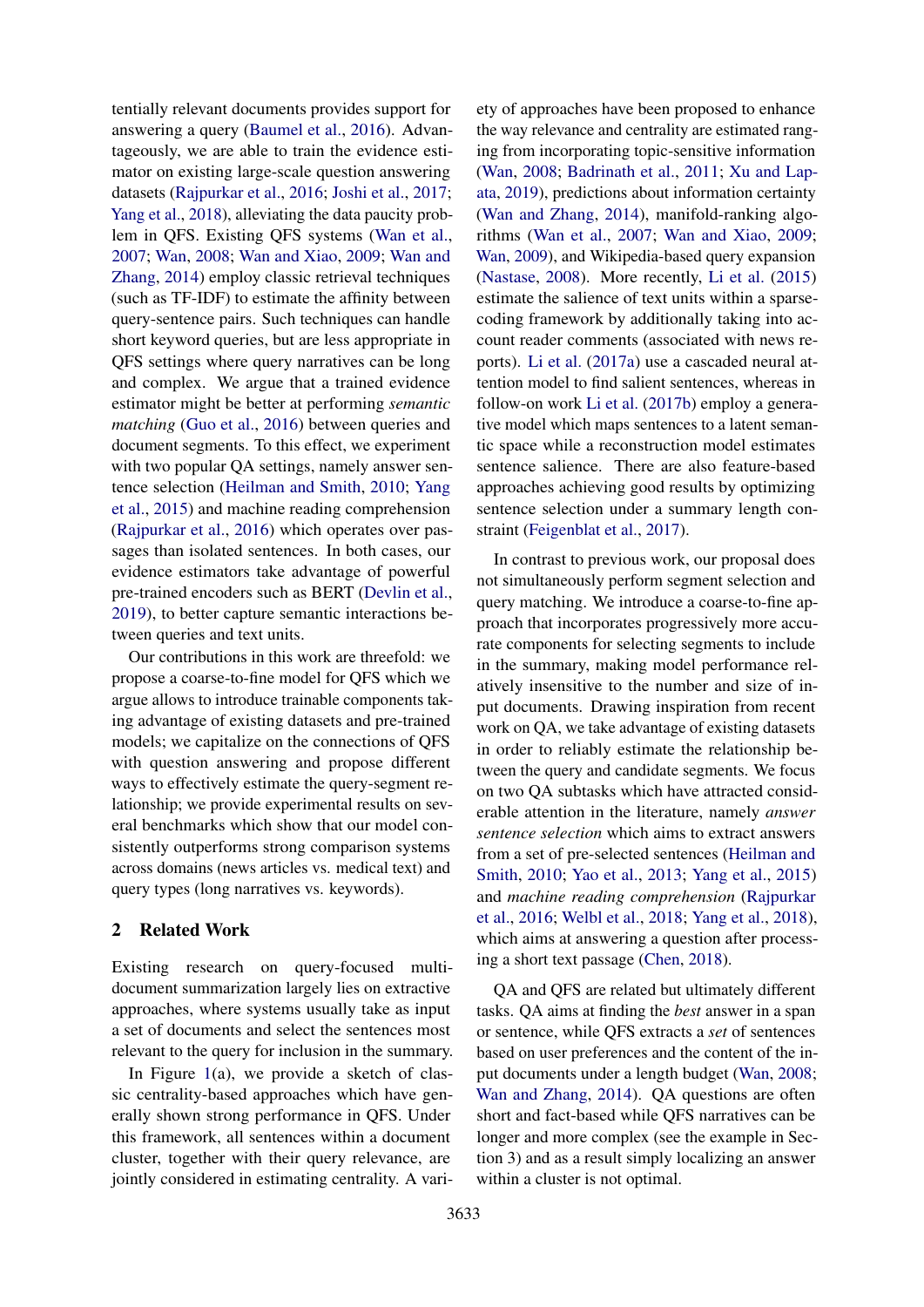<span id="page-2-0"></span>

Figure 1: Classic (a) and proposed framework (b) for query-focused summarization. The classic approach involves a relevance estimator nested within a summarization module while our framework takes document clusters as input, and *sequentially* processes them with three individual modules (relevance, evidence, and centrality estimators). The blue circles indicate a coarse-to-fine estimation process from original articles to final summaries where modules gradually discard segments (i.e., sentences or passages). With regard to evidence estimation, we adopt pretrained BERT [\(Devlin et al.,](#page-9-8) [2019\)](#page-9-8) which is further fine-tuned with distant signals from question answering.

### 3 Problem Formulation

Let  $Q$  denote an information request and  $D = \{d_1, d_2, \ldots, d_M\}$  a set of topic-related documents. It is often assumed (e.g., in DUC competitions) that  $Q$  consists of a short title (e.g., Amnesty International) highlighting the topic of interest, and a query narrative which is considerably longer and detailed (e.g., What is the scope of operations of Amnesty International and what are the international reactions to its activities? ).

We illustrate our proposed framework in Figure [1\(](#page-2-0)b). We first decompose documents into segments, i.e., passages or sentences, and retrieve those which are most relevant to query  $Q$  (Relevance Estimator). Then, a trained estimator quantifies the semantic match between selected segments and the query (Evidence Estimator) to further isolate segments for consideration in the output summary (Centrality Estimator). We propose two variants of our evidence estimator; a context agnostic variant infers evidence scores over individual sentences, while a context aware one infers evidence scores for tokens within a passage which are further aggregated into sentence-level evidence. Passages might allow for semantic relations to be estimated more reliably since neighboring context is also taken into account.

#### 3.1 Relevance Estimator

Our QFS system operates over documents within a cluster which we segment into sentences. The latter serve as input to the context agnostic evidence

estimator. For the context aware variant, we obtain passages with a sliding window over continuous sentences in the same document.

During inference, we first retrieve the top  $k^{IR}$  answer candidates (i.e., sentences or passages) which are subsequently processed by our evidence estimator. We do this following an *adaptive* method that allows for a variable number of segments to be selected for each query. Specifically, for the ith query-cluster pair, we first rank all segments in the cluster based on term frequency with respect to the query, and determine  $k_i^{\text{IR}}$  such that it reaches a fixed threshold  $\theta \in [0, 1]$ . Formally,  $k_i^{\text{IR}}$ , the number of retrieved segments, is given by:

$$
k_i^{\text{IR}} = \max_k \sum_{j=1}^k r_{i,j} < \theta \tag{1}
$$

where  $r_{i,j}$  is the relevance score for segment j (normalized over segments in the ith cluster). Although we adopt term frequency as our relevance estimator, there is nothing in our framework which precludes the use of more sophisticated retrieval methods [\(Dai and Callan,](#page-9-12) [2019;](#page-9-12) [Akkalyoncu Yilmaz et al.,](#page-8-0) [2019\)](#page-8-0). We investigated approaches based on term frequency-inverse sentence frequency [\(Allan et al.,](#page-9-13) [2003\)](#page-9-13) and BM25 [\(Robertson et al.,](#page-10-14) [2009\)](#page-10-14), however, we empirically found that they are inferior, having a bias towards shorter segments which are potentially less informative for summarization.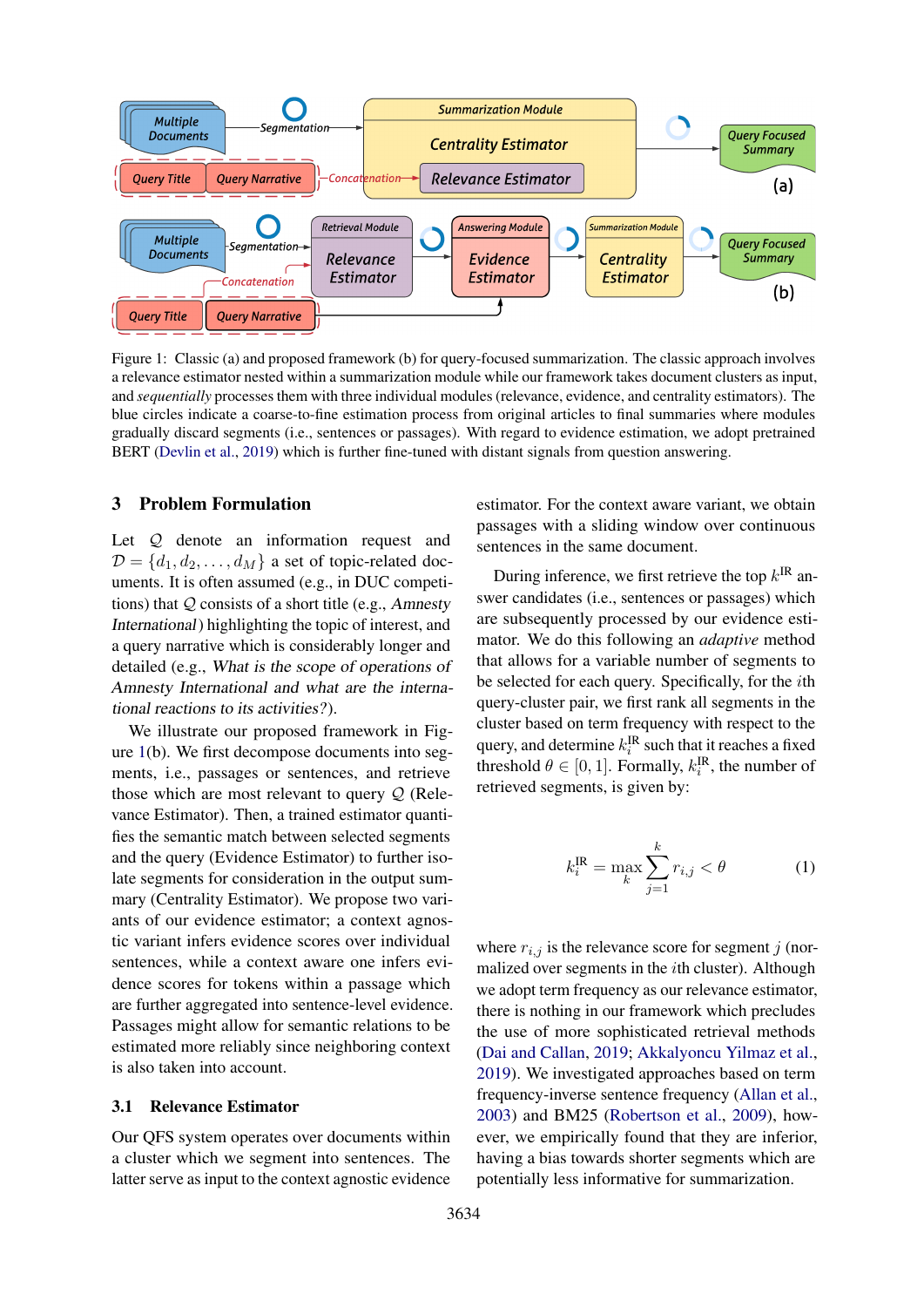#### 3.2 Evidence Estimator

We argue that relevance matching is not sufficient to capture the semantics expressed in the query narrative and its relationship to the documents in the cluster. We therefore leverage distant supervision signals from existing QA datasets to train our evidence estimator and use the trained estimators to rerank answer candidates selected from the retrieval module. For the ith cluster, we select the top  $\min\{k^{QA}, k_i^{\text{IR}}\}$  candidates as answer evidence (where  $k^{QA}$  is tuned on the development set).

Sentence Selection Let Q denote a query (in practice a sequence of tokens) and  $\{\mathcal{S}_1, \mathcal{S}_2, \ldots, \mathcal{S}_N\}$  the set of candidate answers (also token sequences) obtained from the retrieval module. Our learning objective is to find the correct answer(s) within this set. We concatenate query  $Q$  and candidate sentence  $S$ into a sequence  $[CLS]$ ,  $Q$ ,  $[SEP]$ ,  $S$ ,  $[SEP]$  to serve as input to a BERT encoder (we pad each sequence in a minibatch of  $L$  tokens). The  $[CLS]$ vector serves as input to a single layer neural network to obtain the distribution over positive and negative classes:

$$
p_0^{(i)} = \frac{1}{Z} \exp(t_i^{\mathsf{T}} W_{:,0}), p_1^{(i)} = \frac{1}{Z} \exp(t_i^{\mathsf{T}} W_{:,1}) \tag{2}
$$

where  $Z = \sum_{c} \exp(t_i^T W_{:,c})$  and matrix  $W \in$  $\mathbb{R}^{d \times 2}$  is a learnable parameter. We use a cross entropy loss where 1 denotes that a sentence contains the answer (and 0 otherwise):

$$
\mathcal{L} = -\sum_{i=1}^{N} (y \log p_1^{(i)} + (1 - y) \log p_0^{(i)}).
$$
 (3)

We treat the probability of the positive class as evidence score  $q = p_1^{(i)} \in (0, 1)$  and use it to rank all retrieved segments for each query.

Span Selection A span selection model allows us to capture more faithfully the answer, its local context and their interactions. Again, let Q denote a query token sequence and  $\mathcal P$  a passage token sequence. Our training objective is to find the correct answer span in  $P$ . Similar to sentence selection, we concatenate the query  $Q$  and the passage  $P$  into a sequence  $[CLS]$ ,  $Q$ ,  $[SEP]$ ,  $P$ ,  $[SEP]$  and pad it to serve as input to a BERT encoder. Let  $T = [t_i]_{i=1}^N$  denote the contextualized vector representation of the entire sequence obtained from

BERT. We feed  $T$  into two separate dense layers to predict probabilities  $p_S$  and  $p_{\mathcal{E}}$ :

$$
p_{\mathcal{S}}^{(i)} = \frac{\exp\left(t_i^{\mathsf{T}} w_{\mathcal{S}}\right)}{\sum_j \exp\left(t_j^{\mathsf{T}} w_{\mathcal{S}}\right)}\tag{4}
$$

$$
p_{\mathcal{E}}^{(i)} = \frac{\exp\left(t_i^{\mathsf{T}} w_{\mathcal{E}}\right)}{\sum_j \exp\left(t_j^{\mathsf{T}} w_{\mathcal{E}}\right)}\tag{5}
$$

where  $w_{\mathcal{S}}$  and  $w_{\mathcal{E}}$  are two learnable vectors denoting the beginning and end of the (answer) span, respectively. During training we optimize the loglikelihood of the correct start and end positions. For passages without any correct answers, we set these to 0 and default to the [CLS] position.

At inference time, to allow comparison of results across passages, we remove the final softmax layer over different answer spans. Specifically, we first calculate the (unnormalized) start and end scores for all tokens in a sequence:

$$
u = \exp(Tw_{\mathcal{S}}), v = \exp(Tw_{\mathcal{E}}).
$$
 (6)

And collect sentence scores from token scores as follows. For each sentence starting at token  $i$  and ending at token  $i$ , we obtain score matrix  $Q$  via:

$$
\tilde{Q} = \left(u_{[i:j]}v_{[i:j]}^{\mathsf{T}}A\right)^{\frac{1}{2}}\tag{7}
$$

$$
Q = \tanh(\tilde{Q})\tag{8}
$$

where we collect all possible span scores within a sentence in matrix S where  $S_{i',j'}$  denotes the span score from token i' to token  $j^{i}$  ( $i \leq i' < j' \leq j$ ). Matrix A is an upper triangular matrix masking all illegitimate spans whose end comes before the start. The tanh function scales the magnitude of extreme scores (e.g., scores over 100 or under 0.01), as a means of reducing the variance of  $Q$ . And finally, we use max pooling to obtain a scalar score  $q$ :

$$
q = \max \text{pool}(Q) \in (0, 1). \tag{9}
$$

It is possible to produce multiple evidence scores for the same sentence since we use overlapping passages; we select the score with the highest value in this case.

Ensemble Selection We can also build an ensemble by linearly interpolating evidence scores from the two estimators based on sentence selection and span extraction. Let  $(\mathcal{E}^{\mathcal{S}}, q^{\mathcal{S}})$  and  $(\mathcal{E}^{\mathcal{P}}, q^{\mathcal{P}})$  denote the selected sentence sets and their evidence scores produced by the sentence selection estimator and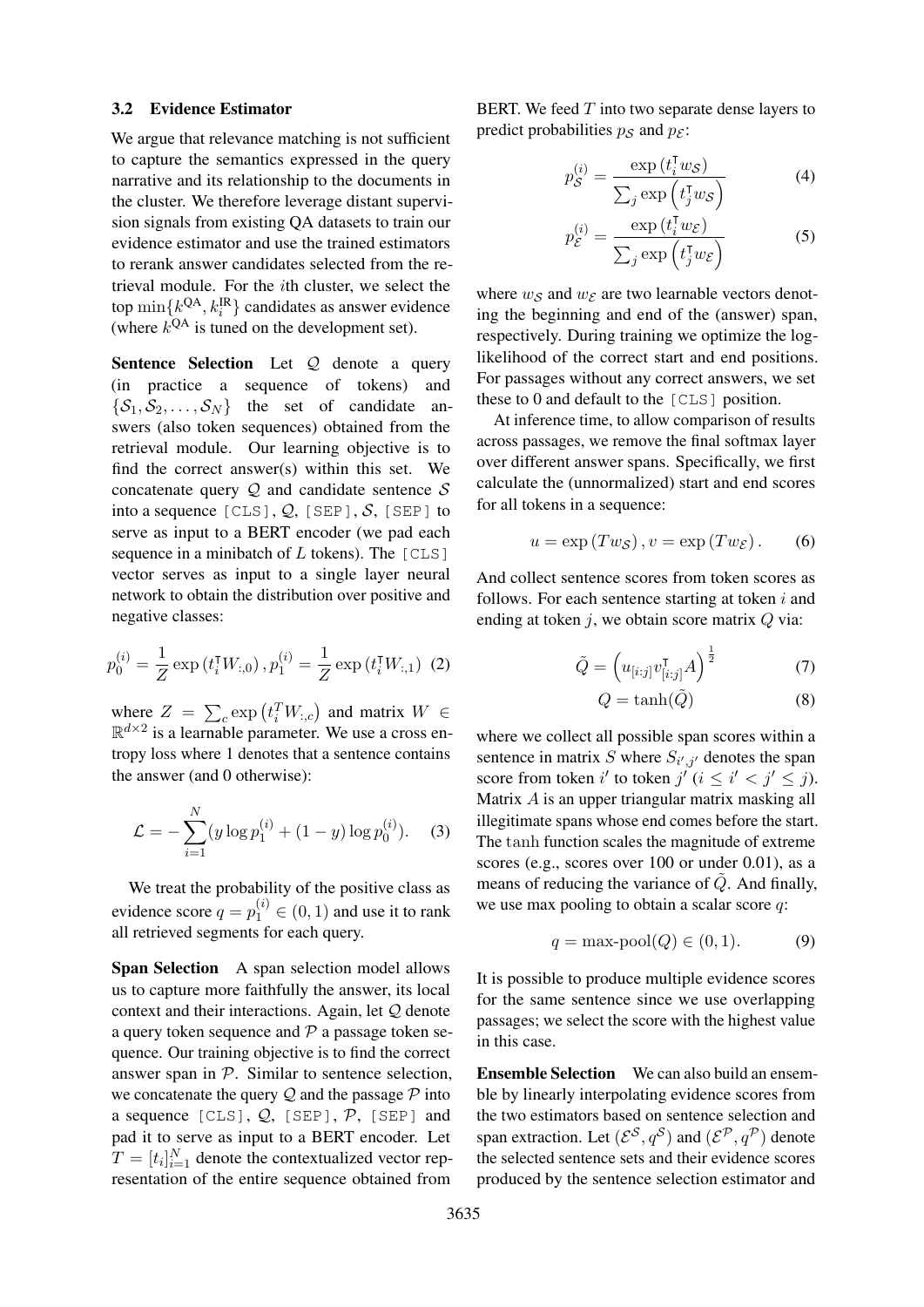span extraction estimator, respectively. We obtain the ensemble score for sentence e via:

$$
q_e = \begin{cases} \mu * q_e^{\mathcal{S}} + (1 - \mu) * q_e^{\mathcal{P}} & e \in \mathcal{E}^{\mathcal{S}} \cap \mathcal{E}^{\mathcal{P}} \\ \mu * q_e^{\mathcal{S}} & e \in \mathcal{E}^{\mathcal{S}} \land e \notin \mathcal{E}^{\mathcal{P}} \\ -\infty & e \notin \mathcal{E}^{\mathcal{S}} \end{cases}
$$
(10)

where the coefficient was set to  $\mu = 0.9$ .

#### 3.3 Centrality Estimator

Graph Construction Inspired by [Wan](#page-10-6) [\(2008\)](#page-10-6), we introduce as our centrality estimator an extension of the well-known LEXRANK algorithm [\(Erkan and Radev,](#page-9-14) [2004\)](#page-9-14), which we modify to incorporate the evidence estimator introduced in the previous section.

For each document cluster, LEXRANK builds a graph  $G = (\mathcal{V}, \mathcal{E})$  with nodes V corresponding to sentences and (undirected) edges  $\mathcal E$  whose weights are computed based on similarity. Specifically, matrix  $E$  represents edge weights where each element  $E_{i,j}$  corresponds to the transition probability from vertex i to vertex j. The original LEXRANK algorithm uses TF-IDF (Term Frequency Inverse Document Frequency) to measure similarity; since our framework operates over sentences rather than "documents", we use TF-ISF (Term Frequency Inverse Sentence Frequency), with ISF defined as:

$$
ISF(w) = 1 + \log(|C|/SF(w)) \qquad (11)
$$

where  $C$  is the total number of sentences in the cluster, and  $SF(w)$  is the number of sentences in which w occurs.

We integrate our evidence estimator into the original transition matrix as:

$$
\tilde{E} = \phi * [\tilde{q}; ...; \tilde{q}] + (1 - \phi) * E \qquad (12)
$$

where  $\phi \in (0, 1)$  controls the extent to which query-specific information influences sentence selection for the summarization task; and  $\tilde{q}$  is a distributional evidence vector which we obtain after normalizing the evidence scores  $q \in \mathbb{R}^{1 \times |V|}$  obtained from the previous module ( $\tilde{q} = q / \sum_{v}^{|V|} q_v$ ).

Summary Generation In order to decide which sentences to include in the summary, a node's centrality is measured using a graph-based ranking algorithm [\(Erkan and Radev,](#page-9-14) [2004;](#page-9-14) [Xu and Lap](#page-11-4)[ata,](#page-11-4) [2019\)](#page-11-4). Specifically, we run a Markov chain with  $E$  on  $G$  until it converges to stationary distribution  $e^*$  where each element denotes the salience

<span id="page-4-0"></span>

|                        |       | DUC   |       |               |
|------------------------|-------|-------|-------|---------------|
| Dataset                | 2005  | 2006  | 2007  | <b>TD-OFS</b> |
| Domain                 | Cross | Cross | Cross | Medical       |
| <b>Query Narrative</b> | Long  | Long  | Long  | Short         |
| #Clusters              | 50    | 50    | 45    |               |
| #Queries/Cluster       |       |       |       | 10            |
| #Documents/Cluster     | 32    | 25    | 25    | 185           |
| #Summaries/Query       | $4-9$ |       |       |               |
| #Words/Summary         | 250   | 250   | 250   | 250           |

Table 1: QFS dataset statistics.

<span id="page-4-1"></span>

|         | Sentences     | <b>Spans</b> |       |                       |
|---------|---------------|--------------|-------|-----------------------|
| Dataset | WikiQA TrecQA |              |       | Total SQuAD           |
| #Train  | 8.672         |              |       | 53,417 62,089 130,318 |
| #Dev    | 1.130         | 1.148        | 2.278 | 11.872                |

Table 2: Question answering dataset statistics. We use the union of WikiQA and TrecQA for answer sentence selection and SQuAD for span selection.

of a sentence. In the proposed algorithm,  $e^*$  jointly expresses the importance of a sentence in the document *and* its semantic relation to the query as modulated the evidence estimator and controlled by  $\phi$ . We rank sentences according to  $e^*$  and select the top  $k^{\text{Sum}}$  ones, subject to a budget (e.g., 250) words). To reduce redundancy, we apply the diversity algorithm proposed in [Wan](#page-10-6) [\(2008\)](#page-10-6) which penalizes the salience of sentences according to their overlap with those already selected to appear in the summary. We also remove the sentences which have high cosine similarities (i.e.,  $\geq 0.6$ ) with any sentence already included in the summary [\(Cao et al.,](#page-9-15) [2015;](#page-9-15) [Angelidis and Lapata,](#page-9-16) [2018\)](#page-9-16).

### 4 Experimental Setup

Datasets We performed QFS experiments on the DUC 2005-2007 benchmarks and the Topically Diverse QFS dataset (TD-QFS; [Baumel et al.](#page-9-4) [2016\)](#page-9-4). DUC benchmarks contain long query narratives over 50 clusters with 32–25 documents each, and cover multiple domains. TD-QFS focuses on medical texts, contains short keyword queries over 4 clusters with 185 documents each. As a result, TD-QFS clusters are less topically concentrated, with larger amounts of query-irrelevant information [\(Baumel et al.,](#page-9-4) [2016\)](#page-9-4). Although our approach is motivated by the desire to better model long and complex queries, experiments on TD-QFS examine whether it generalizes to out-of-domain queries and clusters. We used DUC 2005 as a development set to optimize hyperparameters and evaluated performance on DUC 2006-2007 and TD-QFS. A summary of the characteristics of these datasets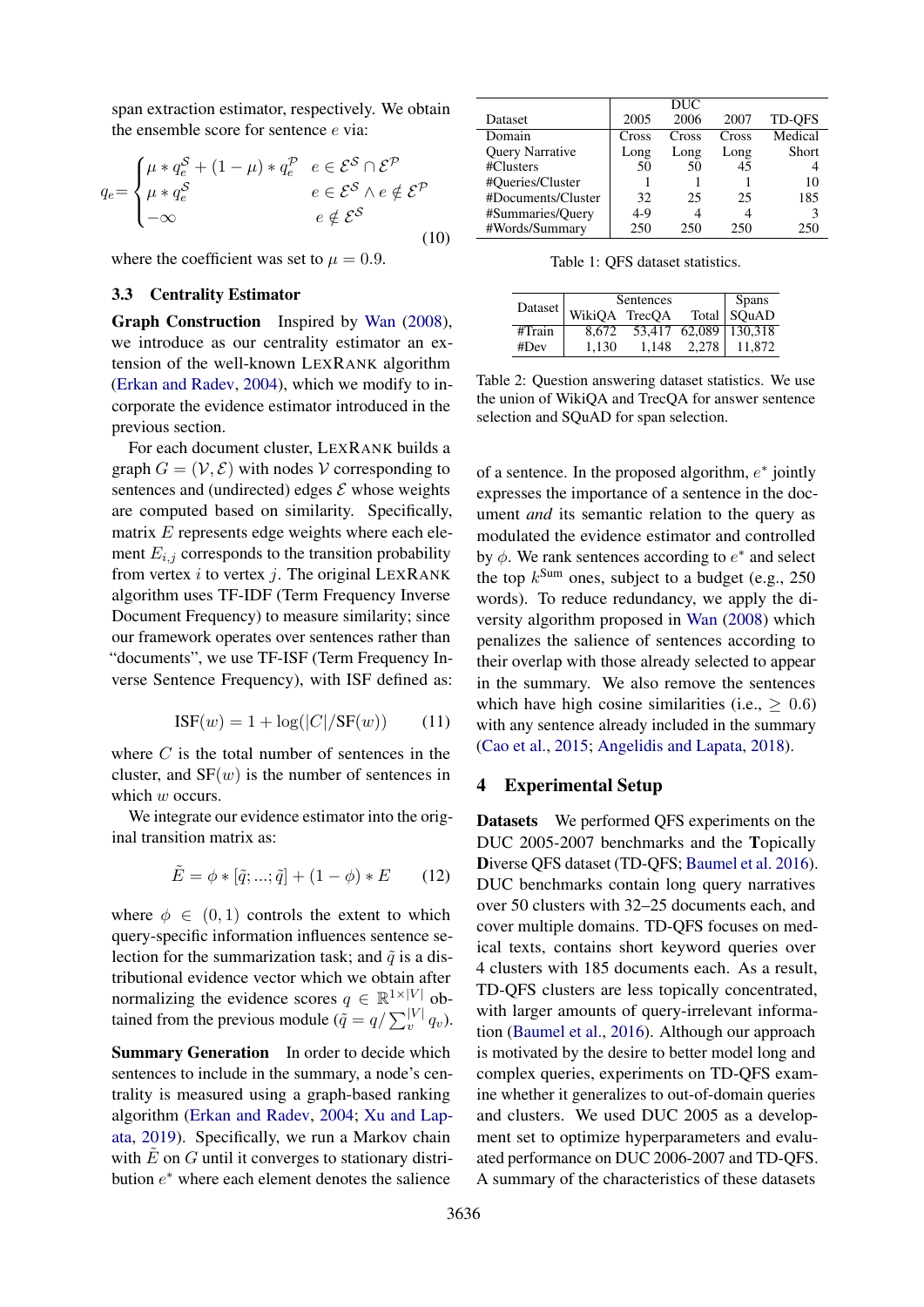<span id="page-5-0"></span>

| <b>Sentence Selection</b>            |                                                                                                                   |  |  |  |  |
|--------------------------------------|-------------------------------------------------------------------------------------------------------------------|--|--|--|--|
| Question                             | What bird family is the owl?                                                                                      |  |  |  |  |
|                                      | Owls are a group of birds that belong to the order strigiformes, constituting 200 extant<br>bird of prev species. |  |  |  |  |
|                                      | Most are solitary and nocturnal, with some exceptions (e.g., the northern hawk owl).                              |  |  |  |  |
|                                      | Owls hunt mostly small mammals, insects, and other birds, although a few species specialize in                    |  |  |  |  |
| <b>Candidate Sentences</b>           | hunting fish.                                                                                                     |  |  |  |  |
|                                      | They are found in all regions of the earth except antarctica, most of greenland and some remote<br>islands.       |  |  |  |  |
|                                      | Owls are characterized by their small beaks and wide faces, and are divided into two families:                    |  |  |  |  |
|                                      | the typical owls, strigidae; and the barn-owls, tytonidae.                                                        |  |  |  |  |
| <b>Span Selection (answerable)</b>   |                                                                                                                   |  |  |  |  |
| Question                             | By what main attribute are computational problems classified utilizing computational complexity                   |  |  |  |  |
|                                      | theory?                                                                                                           |  |  |  |  |
|                                      | Computational complexity theory is a branch of the theory of computation in theoretical computer                  |  |  |  |  |
|                                      | science that focuses on classifying computational problems according to their inherent difficulty,                |  |  |  |  |
| Context                              | and relating those classes to each other. A computational problem is understood to be a task that                 |  |  |  |  |
|                                      | is in principle amenable to being solved by a computer, which is equivalent to stating that the                   |  |  |  |  |
|                                      | problem may be solved by mechanical application of mathematical steps, such as an algorithm.                      |  |  |  |  |
| Answer                               | inherent difficulty                                                                                               |  |  |  |  |
| <b>Span Selection (unanswerable)</b> |                                                                                                                   |  |  |  |  |
| Question                             | What was the name of the 1937 treaty?                                                                             |  |  |  |  |
| Context                              | Other legislation followed, including the Migratory Bird Conservation Act of 1929, a 1937 treaty                  |  |  |  |  |
|                                      | prohibiting the hunting of right and gray whales, and the Bald Eagle Protection Act of 1940.                      |  |  |  |  |
|                                      | These later laws had a low cost to society: the species were relatively rare and little opposition                |  |  |  |  |
|                                      | was raised.                                                                                                       |  |  |  |  |
| <b>Plausible Answer</b>              | <b>Bald Eagle Protection Act</b>                                                                                  |  |  |  |  |

Table 3: Examples for two types of question answering datasets for evidence estimation: answer sentence selection and span selection. Red denotes answers while blue denotes a plausible answer to the question that cannot be answered from the given context. We use the union of WikiQA [\(Yang et al.,](#page-11-3) [2015\)](#page-11-3) and TrecQA [\(Heilman and](#page-9-7) [Smith,](#page-9-7) [2010\)](#page-9-7) for answer sentence selection and SQuAD 2.0 [\(Rajpurkar et al.,](#page-10-9) [2016\)](#page-10-9) for span selection. SQuAD 2.0 contains both answerable and unanswerable questions and we show one example for each of them.

is provided in Table [1.](#page-4-0)

We used three datasets for training our evidence estimator, including WikiQA [\(Yang et al.,](#page-11-3) [2015\)](#page-11-3), TrecQA [\(Yao et al.,](#page-11-5) [2013\)](#page-11-5), and SQuAD 2.0 [\(Ra](#page-10-15)[jpurkar et al.,](#page-10-15) [2018\)](#page-10-15). WikiQA and TrecQA are benchmarks for answer sentence selection while SQuAD 2.0 is a popular machine reading comprehension dataset (which we used for span selection). Compared to SQuAD, WikiQA and TrecQA are smaller and we therefore integrate them for model training [\(Yang et al.,](#page-11-7) [2019\)](#page-11-7). We show statistics for QA datasets in Table [2](#page-4-1) and examples in Table [3.](#page-5-0)

Implementation Details We used the publicly released BERT model<sup>[2](#page-5-1)</sup> and fine-tuned it on our QA tasks. Considering the maximum input length BERT allows (512 tokens) and the query narrative (which in DUC is fairly long), we set the maximum passage size to 8 sentences (with maximum sentence length of 50 tokens). To ensure all sentences are properly contextualized, we used a stride size of 4 sentences to create overlapping passages. Details on model training and optimization are provided in Appendix A.

Evaluation Following standard practice in DUC evaluations, we used ROUGE as our automatic evaluation metric<sup>[3](#page-5-2)</sup> [\(Lin and Hovy,](#page-10-16) [2003\)](#page-10-16) We report F1 for ROUGE-1 (unigram-based), ROUGE-2 (bigram-based), and ROUGE-SU4 (based on skip bigram with a maximum skip distance of 4).

We also evaluated model summaries in a judgment elicitation study via Amazon Mechanical Turk. Native English speakers (self-reported) were asked to rate query-summary pairs on two dimensions: *Succinctness* (does the summary avoid unnecessary detail and redundant information?) and *Coherence* (does the summary make logical sense?). The ratings were obtained using a five point Likert scale. In addition, participants were asked to assess the *Relevance* of the summary to the query. Crowdworkers read a summary and for each sentence decided whether it is relevant (i.e., whether it provides an answer to the query), irrelevant (i.e., it does not answer the query), and partially relevant (i.e., it is not clear it directly answers the query). Relevant sentences were awarded

<span id="page-5-1"></span><sup>2</sup> https://github.com/huggingface/pytorch-transformers

<span id="page-5-2"></span><sup>&</sup>lt;sup>3</sup>We used pyrouge with the following parameter settings: ROUGE-1.5.5.pl -a -c 95 -m -n 2 -2 4 -u -p 0.5 -l 250.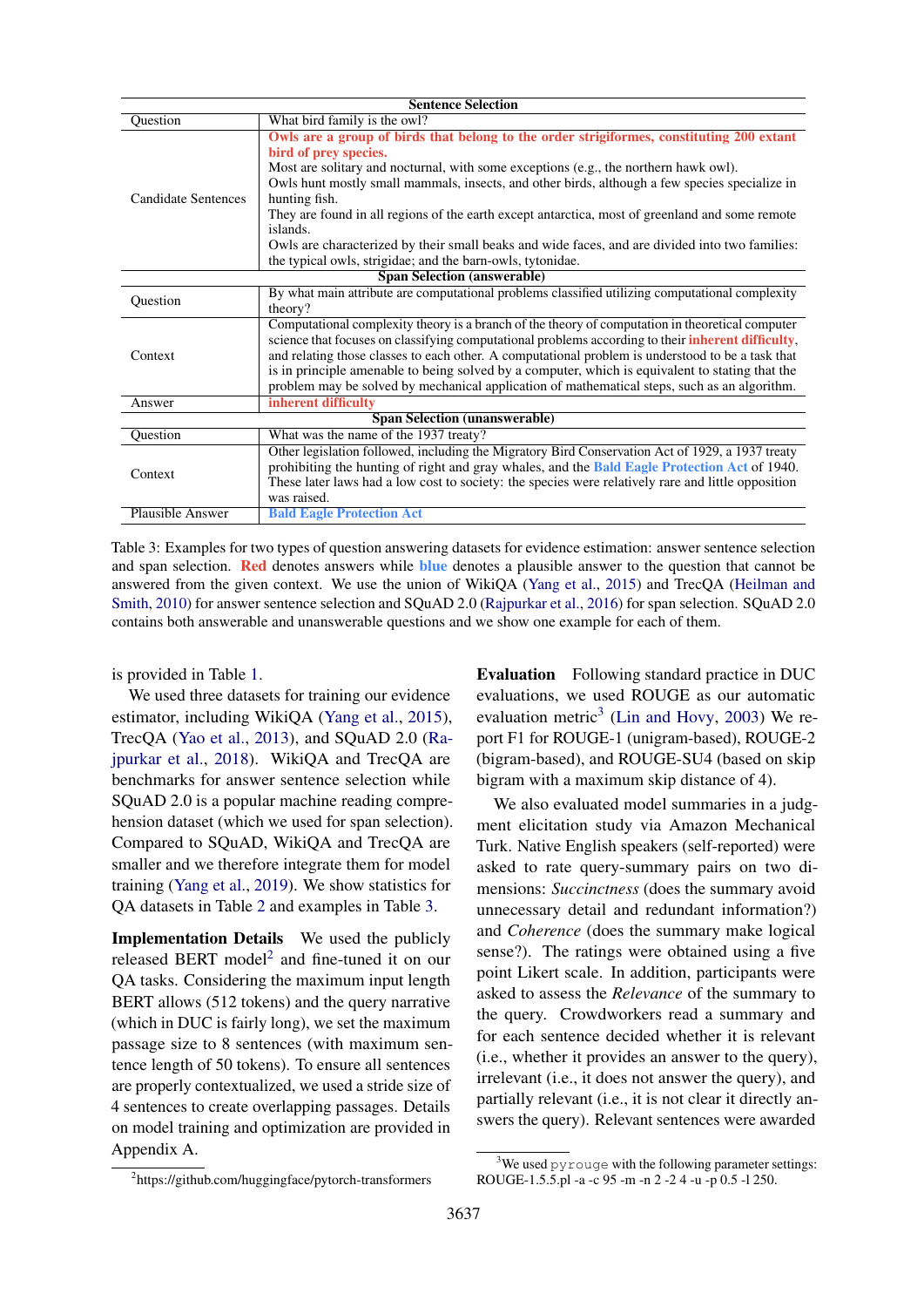<span id="page-6-0"></span>

|                                       | <b>DUC 2006</b> |             |                   |           | <b>DUC 2007</b> |               |  |
|---------------------------------------|-----------------|-------------|-------------------|-----------|-----------------|---------------|--|
| <b>Systems</b>                        | R-1             | $R-2$       | $R-SU4$           | R-1       |                 | $R-2$ $R-SU4$ |  |
| GOLD                                  | 45.7            | 11.2        | 17.0              | 47.9      | 14.1            | 19.1          |  |
| ORACLE                                | 40.6            | 9.1         | 14.8              | 41.8      | 10.4            | 16.0          |  |
| LEAD                                  | 32.1            | 5.3         | 10.4              | 33.4      | 6.5             | 11.3          |  |
|                                       |                 | Graph-based |                   |           |                 |               |  |
| <b>LEXRANK</b>                        | 34.2            | 6.4         | 11.4              | 35.8      | 7.7             | 12.7          |  |
| <b>GRSUM</b>                          | $38.4*$         | $7.0*$      | $12.8*$           | 42.0      | 10.3            | 15.6          |  |
| <b>CTSUM</b>                          |                 |             |                   |           | 42.6 10.8       | 16.2          |  |
|                                       |                 |             | Autoencoder-based |           |                 |               |  |
| <b>C-ATTENTION</b>                    | 39.3            | 8.7         | 14.1              | 42.3      | 10.7            | 16.1          |  |
| <b>VAESUM</b>                         | 39.6            | 8.9         | 14.3              | 42.1      | 11.0            | 16.4          |  |
|                                       |                 |             | Coarse-to-Fine    |           |                 |               |  |
| <b>OUERYSUMS</b>                      | 41.1            | 9.6         | 15.1              | 42.9      | 11.6            | 16.7          |  |
| OUERYSUM <sub>P</sub>                 | 41.3            | 9.1         | 15.0              | 43.4      | 11.2            | 16.5          |  |
| QUERYSUM $_{\mathcal{S}+\mathcal{P}}$ | 41.6            | 9.5         | 15.3              | 43.3 11.6 |                 | 16.8          |  |

Table 4: System performance on DUC 2006 and 2007. R-1, R-2 and R-SU4 stand for the F1 score of ROUGE 1, 2, and SU4, respectively. Results with ∗ were obtained based on our own implementation.

a score of 5, partially relevant ones a score of 2.5, and 0 otherwise. Sentence scores were averaged to obtain a relevance score for the whole summary.

#### 5 Results

Automatic Evaluation Our results on DUC are summarized in Table [4.](#page-6-0) The first block reports upper bound performance (GOLD) which we estimated by treating a (randomly selected) reference summary as the output of a hypothetical system and comparing it against the remaining (three) ground truth summaries. ORACLE uses reference summaries as queries to retrieve summary sentences, and LEAD returns all lead sentences (up to 250 words) of the most recent document.

The second block in Table [4](#page-6-0) compares our model to various *graph-based* approaches which include: LEXRANK [\(Erkan and Radev,](#page-9-14) [2004\)](#page-9-14), a widely used unsupervised method based on Markov random walks. LEXRANK is query-free, it measures relations between all sentence pairs in a cluster and sentences recommend other similar sentences for inclusion in the summary. GRSUM [\(Wan,](#page-10-6) [2008\)](#page-10-6), a Markov random walk model that integrates queryrelevance into a Graph Ranking algorithm; and CTSUM [\(Wan and Zhang,](#page-11-1) [2014\)](#page-11-1) which is based on GRSUM but additionally considers sentence CerTainty information in ranking.

The third group in the table shows the performance of *autoencoder-based* neural approaches. C-ATTENTION [\(Li et al.,](#page-10-13) [2017a\)](#page-10-13) is based on Cascaded attention with sparsity constraints for compressive multi-document summa-

<span id="page-6-2"></span>

|                       | <b>TD-OFS</b> |       |         |  |  |  |
|-----------------------|---------------|-------|---------|--|--|--|
| <b>Systems</b>        | $R-1$         | $R-2$ | $R-SU4$ |  |  |  |
| ORACLE                | 44.9          | 18.9  | 23.0    |  |  |  |
| LEAD                  | 33.5          | 5.2   | 10.4    |  |  |  |
| LEXRANK               | 35.3          | 7.6   | 12.2    |  |  |  |
| <b>KLSUM</b>          | 41.5          | 11.3  | 16.6    |  |  |  |
| Coarse-to-Fine        |               |       |         |  |  |  |
| <b>OUERYSUMS</b>      | 44.4          | 16.2  | 20.8    |  |  |  |
| OUERYSUM <sub>p</sub> | 43.5          | 14.8  | 19.7    |  |  |  |
| QUERYSUM $s+p$        | 44.3          | 16.1  | 20.7    |  |  |  |

Table 5: System performance on TD-QFS. R-1, R-2 and R-SU4 stand for the F1 score of ROUGE 1, 2, and SU4, respectively.

rization. VAESUM [\(Li et al.,](#page-10-2) [2017b\)](#page-10-2) employs a generative model based on VAriational autoEncoders [\(Kingma and Welling,](#page-10-17) [2013;](#page-10-17) [Rezende et al.,](#page-10-18) [2014\)](#page-10-18) and a data reconstruction model for sentence salience estimation. VAESUM represents the stateof-the-art amongst neural systems on DUC.[4](#page-6-1) The salience estimation module is further integrated in an integer linear program which selects VPs and NPs to create the final summary.

The last block in Table [4](#page-6-0) presents different variants of our query-focused summarizer which we call QUERYSUM. We show automatic results with distant supervision based on isolated Sentences (QUERYSUM<sub>S</sub>), Passages (QUERYSUM<sub>P</sub>), and an ensemble model (QUERYSUM $_{S+P}$ ) which combines both. As can be seen, our models outperform strong comparison systems on both DUC test sets: QUERYSUM<sub>S</sub> achieves the best R-1 while QUERY- $Sum_{\mathcal{P}}$  achieves the best R-2 and R-SU4. Perhaps unsurprisingly, both models fall behind the human upper bound.

Our results on the TD-QFS dataset are summarized in Table [5.](#page-6-2) In addition to LEAD and LEXRANK, we compared to KLSUM, the best performing system on this dataset [\(Baumel et al.,](#page-9-4) [2016\)](#page-9-4). KLSUM selects a subset of sentences from retrieved candidates by minimizing the Kullback-Leibler Divergence between the unigram distribution in the selected sentences and the source cluster. QUERYSUM $<sub>S</sub>$  and our ensemble model achieve su-</sub> perior results across all ROUGE metrics.

Human Evaluation For the DUC benchmarks, participants assessed summaries created by

<span id="page-6-1"></span><sup>4</sup> Similar to our experimental setting, its hyperparameters are optimized on a development set. For fair comparison, we leave aside a few symbolic approaches that take advantage of query expansion techniques, and task-specific predictors such as position bias.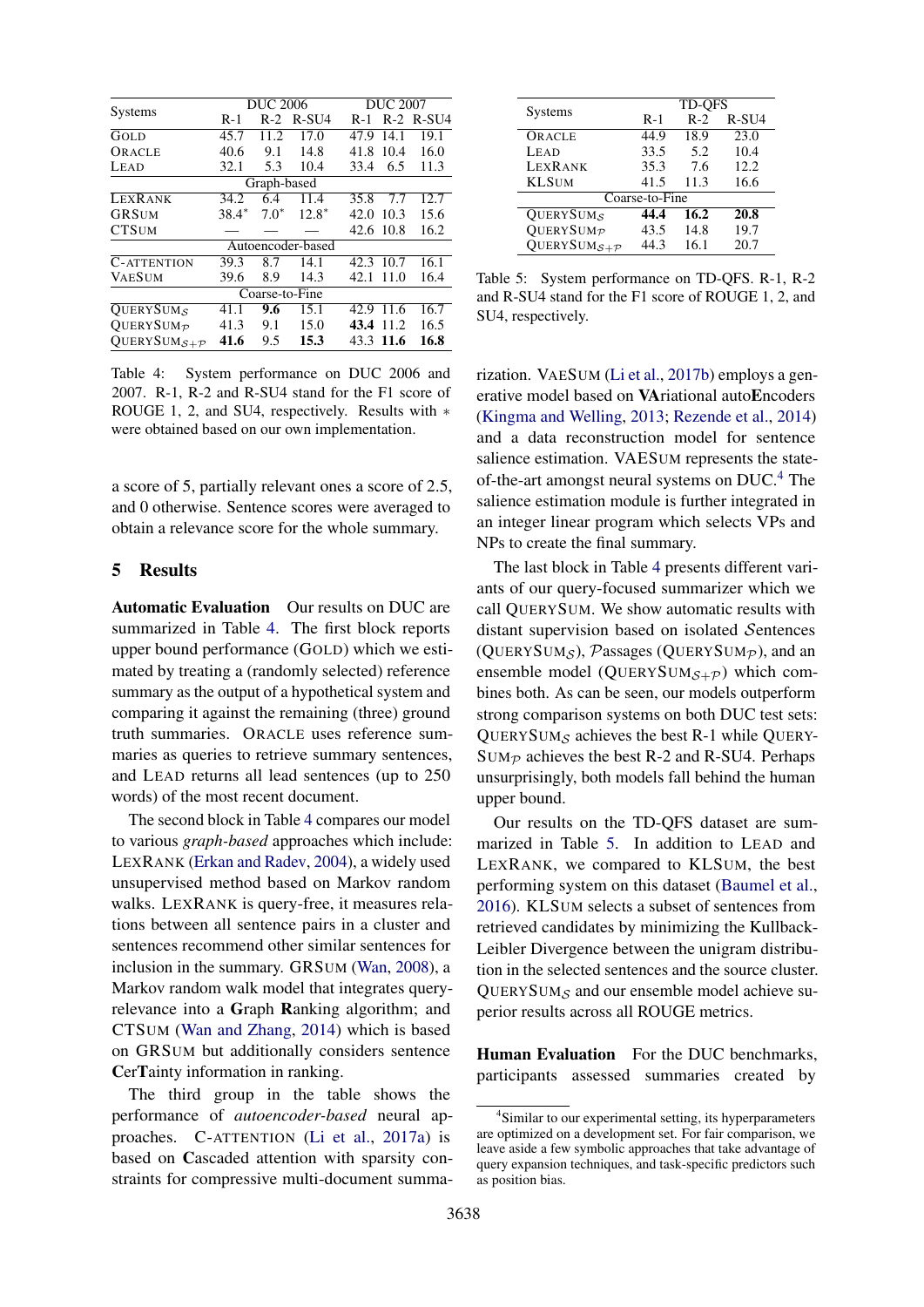<span id="page-7-1"></span>

| <b>DUC</b>    | Rel                                             | Suc                    | Coh                    | All                    |
|---------------|-------------------------------------------------|------------------------|------------------------|------------------------|
| LEAD          | $3.75^{570}$                                    | $3.60^{10}$            | $4.27^{\circ}$         | $3.96^{10}$            |
| <b>VAESUM</b> | 4.28                                            | $3.62^{\dagger \circ}$ | $4.05^{\dagger \circ}$ | $4.03^{\dagger \circ}$ |
| QUERYSUM      | 4.32                                            | $3.93^{\circ}$         | $4.27^{\circ}$         | $4.22^{\circ}$         |
| GOLD          | 4.36                                            | $3.93^{\circ}$         | $4.35^{\circ}$         | $4.26^{\circ}$         |
|               |                                                 |                        |                        |                        |
| <b>TD-QFS</b> | Rel                                             | Suc                    | Coh                    | All                    |
| LEAD          | $3.97^{\overline{\triangleright\uparrow\circ}}$ | $3.93^\circ$           | $4.04^\circ$           | $3.98^{10}$            |
| <b>KLSUM</b>  | $4.24^{\circ}$                                  | $4.13^{\circ}$         | $4.00^\circ$           | $4.12^{\circ}$         |
| QUERYSUM      | 4.47                                            | $4.13^\circ$           | $4.02^{\circ}$         | $4.21^\circ$           |
| GOLD          | $4.60^{\circ}$                                  | $4.41^{\circ\dagger}$  | $4.33^{51}$            | $4.45^{\circ\dagger}$  |

Table 6: Human evaluation results on DUC (above) and TD-QFS (below): average Relevance, Succinctness, Coherence ratings; All is the average across ratings;  $\triangleright$ : sig different from VAESUM or KLSUM;  $\dagger$ : sig different from QUERYSUM; °: sig different from Gold (at  $p < 0.01$ , using a pairwise t-test).

VAESUM<sup>[5](#page-7-0)</sup>, a neural state-of-the-art system, QUERYSUM, and the LEAD baseline. For TD-QFS, we evaluated summaries created by KLSUM, QUERYSUM, and LEAD. We also included a randomly selected GOLD standard summary as an upper bound. We sampled 20 query-cluster pairs from DUC (2006, 2007; 10 from each set), and 20 pairs from TD-QFS (5 from each cluster). We collected three responses per query-summary pair.

Table [6](#page-7-1) shows the ratings for each system. As can be seen, participants find QUERYSUM summaries on DUC more relevant and with less redundant information compared to LEAD and VAESUM. Our multi-step estimation process also produces more coherent summaries (as coherent as LEAD) even though coherence is not explicitly modeled. Overall, participants perceive QUERYSUM summaries as significantly better ( $p < 0.01$ ) compared to LEAD and VAESUM (see Appendix B for examples of system output). QUERYSUM is also considered as the best performing system across metrics on TD-QFS. This further demonstrates the robustness of our system on unseen domains and query types.

Ablation Studies We also conducted ablation experiments to verify the effectiveness of the proposed coarse-to-fine framework. We present results in Table [7](#page-7-2) when individual modules are removed. In the −Relevance setting, all text segments (i.e., sentences or passages) in a cluster are given as input to the evidence estimator module. The −Evidence setting treats all retrieved segments as evidence for summarization. Note that since our

<span id="page-7-2"></span>

| Systems                                          | <b>DUC 2007</b>                   |           |                  | TD-OFS                            |                  |                  |
|--------------------------------------------------|-----------------------------------|-----------|------------------|-----------------------------------|------------------|------------------|
|                                                  | R-1                               |           | $R-2$ $R-SU4$    | $R-1$                             |                  | $R-2$ $R-SU4$    |
| <b>OUERYSUM<sub>S</sub></b>                      |                                   | 42.9 11.6 | 16.7             |                                   | 44.4 16.2        | 20.8             |
| $-$ Relevance $\downarrow$ 1.5 $\downarrow$ 1.4  |                                   |           | $\downarrow$ 1.2 | $\downarrow$ 2.7 $\downarrow$ 3.9 |                  | $\downarrow$ 3.0 |
| -Evidence                                        | $\downarrow$ 0.3 $\downarrow$ 0.4 |           | $\downarrow$ 0.4 | $\downarrow$ 0.7 $\downarrow$ 0.4 |                  | $\downarrow$ 0.2 |
| $-$ Centrality $\downarrow$ 2.3 $\downarrow$ 1.3 |                                   |           | $\downarrow$ 1.3 | $\downarrow 0.9$                  | $\downarrow$ 1.1 | $\downarrow$ 0.9 |
| QUERYSUM $p$ 43.4 11.2                           |                                   |           | 16.5             | 43.5 14.8                         |                  | 19.7             |
| $-$ Relevance $\downarrow$ 0.2 $\uparrow$ 0.2    |                                   |           | $\uparrow$ 0.1   | $\downarrow$ 4.2 $\downarrow$ 5.4 |                  | $\downarrow$ 4.8 |
| -Centrality                                      | $\downarrow$ 3.2 $\downarrow$ 2.1 |           | $\downarrow$ 2.0 | $\downarrow$ 3.3                  | $\downarrow$ 3.5 | $\downarrow$ 3.3 |

Table 7: Ablation results (absolute performance decrease/increase denoted by ↓/↑).

summarizer operates on sentences, we can only assess this configuration with the QUERYSUM $<sub>S</sub>$ </sub> model; we take the top  $k^{QA}$  sentences from the retrieval module as evidence. The −Centrality setting treats the (ranked) output of the evidence estimator as the final summary. For the sake of brevity, we report results on DUC-2007 and TD-QFS (DUC-2006 follows a very similar pattern).

As can be seen, removing the retrieval module leads to a large drop in the performance of QUERY- $SUM_S$ . This indicates that the (deep) semantic matching model trained for sentence selection can get distracted by noise which a (shallow) relevance matching model can help pre-filter. Interestingly, on DUC, when the matching model is trained on passages, the retrieval module seems more or less redundant, there is in fact a slight improvement in R-2 and R-SU4 (see row QUERYSUM $p$ , – Relevance in Table [7\)](#page-7-2). This suggests that the evidence estimator trained on passages is more robust and captures the semantics of the query more faithfully. Moreover, since it takes contextual signals into account, it is able to recognize irrelevant information and unanswerability is explicitly modeled. We show in Figure [2](#page-8-1) how ROUGE-2 varies over  $k^{IR}$ best retrieved segments. We compare three different types of query settings, the short *title*, the *narrative*, and the *full* query with both the title and the narrative. As expected, recall increases with  $k^{\text{IR}}$  (i.e., when more evidence is selected) and then finally converges. For both sentence and passage retrieval settings, the full query achieves best performance over  $k^{\text{IR}}$ , with the narrative being most informative when it comes to relevance estimation.

Performance also drops in Table [7](#page-7-2) when the evidence estimator is removed (see QUERYSUM $<sub>S</sub>$ ,</sub> −Evidence in Table [7\)](#page-7-2). In Figure [3,](#page-8-2) we plot how ROUGE-2 varies with increasing  $k^{QA}$  when the evidence component is estimated on passages and sentences for the full model. As can be seen, the model trained on passages surpasses the model

<span id="page-7-0"></span><sup>&</sup>lt;sup>5</sup>We are grateful to Piji Li for providing us with the output of their system.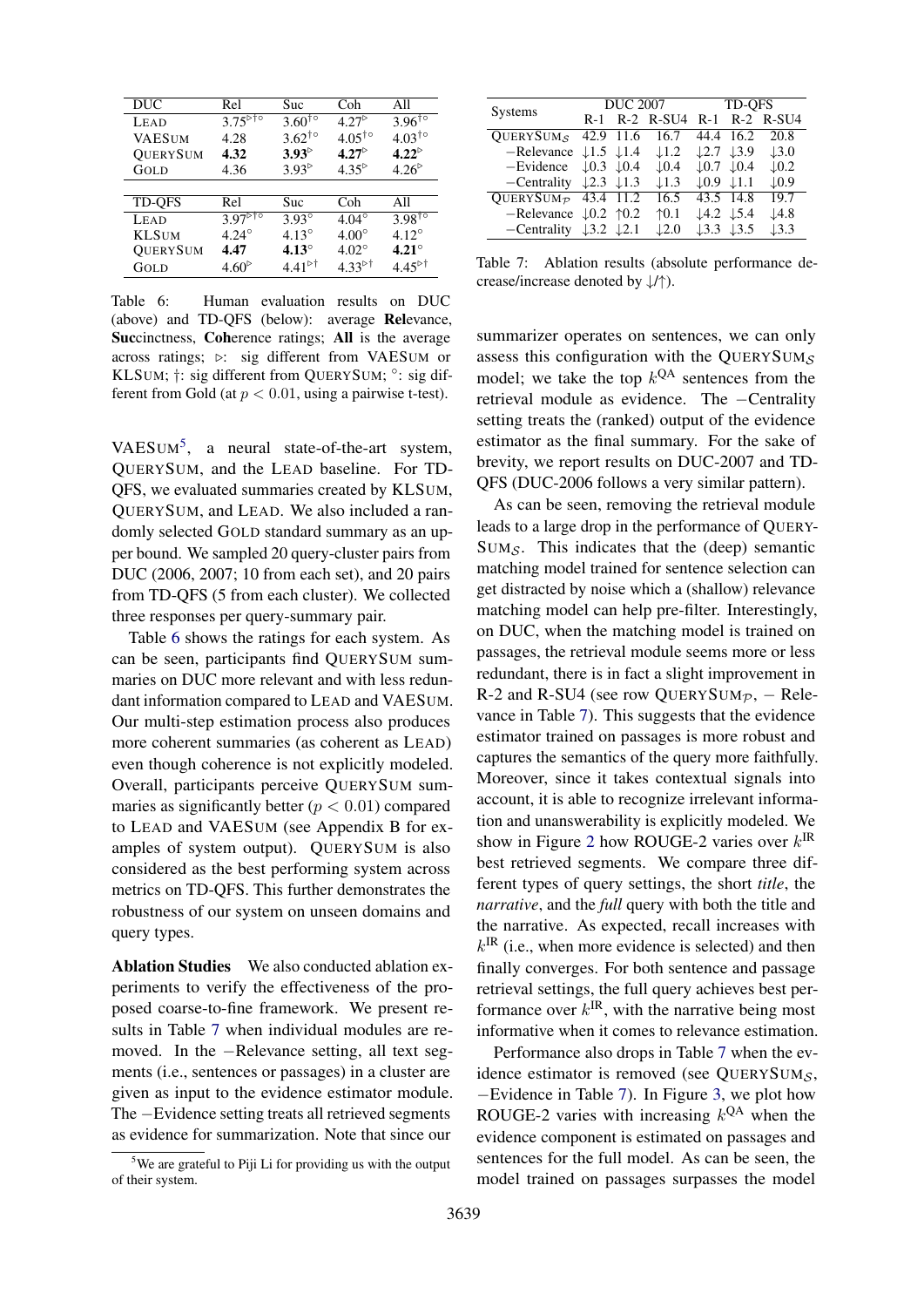<span id="page-8-1"></span>

Figure 2: Performance (ROUGE-2 Recall) over  $k^{IR}$ best retrieved segments (development set).  $S$  and  $P$  refer to sentence and passage retrieval, respectively. *Full* is the concatenation of the query title and narrative.

trained on sentences roughly when  $k^{QA} = 80$ . For comparison, we also show the performance of the retrieval module by treating the top sentences as evidence. The retrieval curve is consistently under the passage curve, and under the sentence curve when  $k^{QA}$  < 140. Since the quality of top sentences directly affects the quality of the summarization module, this further demonstrates the effectiveness of evidence estimation in terms of reranking retrieved segments.

Finally, Table [7](#page-7-2) shows that the removal of the centrality estimator decreases performance even when the query and appropriate evidence are taken into account. This suggests that the centrality estimator further learns to select important summary worthy sentences from the available evidence. Interestingly, the gain on the DUC datasets is slight but considerable on TD-QFS, suggesting that in less topically concentrated clusters where multiple high-quality answers can be available, the soft discrimination between answer candidates based on their answerability can be useful during the final summary sentence selection.

#### 6 Conclusions

In this work, we proposed a coarse-to-fine estimation framework for query focused multi-document summarization. We explored the potential of leveraging distant supervision signals from Question Answering to better capture the semantic relations between queries and document segments. Experimental results across datasets show that the proposed model yields results superior to competitive baselines contributing to summaries which are more

<span id="page-8-2"></span>

Figure 3: Performance (ROUGE-2 Recall) over  $k^{QA}$ best evidence sentences selected by estimators trained on sentences and passages (development set).

relevant and less redundant. We have also shown that disentangling the tasks of relevance, evidence, and centrality estimation is beneficial allowing us to progressively specialize the summaries to the semantics of the query. In the future, we would like to generate abstractive summaries following an unsupervised approach [\(Baziotis et al.,](#page-9-17) [2019;](#page-9-17) [Chu and Liu,](#page-9-18) [2019\)](#page-9-18) and investigate how recent advances in open domain QA [\(Wang et al.,](#page-11-8) [2019;](#page-11-8) [Qi et al.,](#page-10-19) [2019\)](#page-10-19) can be adapted for query focused summarization.

### Acknowledgments

The authors would like to thank the anonymous reviewers for their valuable feedback. We acknowledge the financial support of the European Research Council (Lapata; award number 681760). This research is based upon work supported in part by the Office of the Director of National Intelligence (ODNI), Intelligence Advanced Research Projects Activity (IARPA), via contract FA8650- 17-C-9118. The views and conclusions contained herein are those of the authors and should not be interpreted as necessarily representing the official policies or endorsements, either expressed or implied, of the ODNI, IARPA, or the U.S. Government. The U.S. Government is authorized to reproduce and distribute reprints for Governmental purposes notwithstanding any copyright annotation therein.

### References

<span id="page-8-0"></span>Zeynep Akkalyoncu Yilmaz, Wei Yang, Haotian Zhang, and Jimmy Lin. 2019. Cross-domain modeling of sentence-level evidence for document retrieval. In *Proceedings of the 2019 Conference on*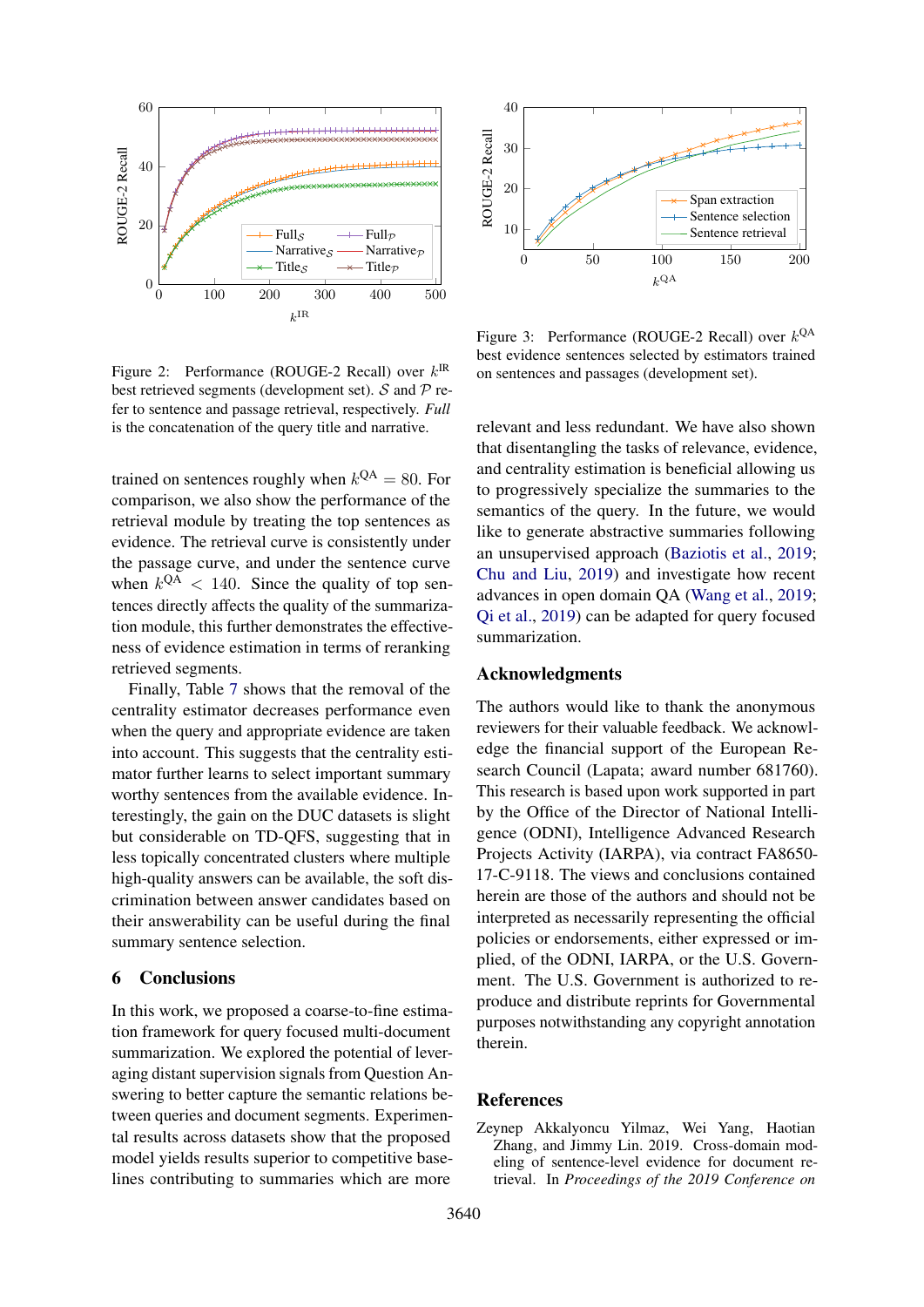*Empirical Methods in Natural Language Processing and the 9th International Joint Conference on Natural Language Processing*, pages 3488–3494, Hong Kong, China.

- <span id="page-9-13"></span>James Allan, Courtney Wade, and Alvaro Bolivar. 2003. Retrieval and novelty detection at the sentence level. In *Proceedings of the 26th Annual ACM SIGIR International Conference on Research and Development in Informaion Retrieval*, pages 314–321, Toronto, Canada.
- <span id="page-9-16"></span>Stefanos Angelidis and Mirella Lapata. 2018. Summarizing opinions: Aspect extraction meets sentiment prediction and they are both weakly supervised. In *Proceedings of the 2018 Conference on Empirical Methods in Natural Language Processing*, pages 3675–3686, Brussels, Belgium.
- <span id="page-9-9"></span>Rama Badrinath, Suresh Venkatasubramaniyan, and CE Veni Madhavan. 2011. Improving query focused summarization using look-ahead strategy. In *Proceedings of the 33rd European Conference on Advances in Information Retrieval*, pages 641–652, Dublin, Ireland.
- <span id="page-9-4"></span>Tal Baumel, Raphael Cohen, and Michael Elhadad. 2016. Topic concentration in query focused summarization datasets. In *Proceedings of the 30th AAAI Conference on Artificial Intelligence*, pages 2573– 2579, Phoenix, Arizona.
- <span id="page-9-17"></span>Christos Baziotis, Ion Androutsopoulos, Ioannis Konstas, and Alexandros Potamianos. 2019. SEO^3: Differentiable sequence-to-sequence-to-sequence autoencoder for unsupervised abstractive sentence compression. In *Proceedings of the 2019 Conference of the North American Chapter of the Association for Computational Linguistics: Human Language Technologies*, pages 673–681, Minneapolis, Minnesota.
- <span id="page-9-15"></span>Ziqiang Cao, Furu Wei, Li Dong, Sujian Li, and Ming Zhou. 2015. Ranking with recursive neural networks and its application to multi-document summarization. In *Proceedings of the 29th AAAI Conference on Artificial Intelligence*, pages 2153–2159, Austin, Texas, USA.
- <span id="page-9-11"></span>Danqi Chen. 2018. *Neural Reading Comprehension and Beyond*. Ph.D. thesis, Stanford University.
- <span id="page-9-18"></span>Eric Chu and Peter Liu. 2019. MeanSum: A neural model for unsupervised multi-document abstractive summarization. In *Proceedings of the 36th International Conference on Machine Learning*, pages 1223–1232, Long Beach, California.
- <span id="page-9-12"></span>Zhuyun Dai and Jamie Callan. 2019. Deeper text understanding for ir with contextual neural language modeling. *arXiv preprint arXiv:1905.09217*.
- <span id="page-9-0"></span>Hoa Trang Dang. 2006. DUC 2005: Evaluation of question-focused summarization systems. In *Proceedings of the Workshop on Task-Focused Summarization and Question Answering*, pages 48–55, Stroudsburg, PA, USA.
- <span id="page-9-8"></span>Jacob Devlin, Ming-Wei Chang, Kenton Lee, and Kristina Toutanova. 2019. Bert: Pre-training of deep bidirectional transformers for language understanding. In *Proceedings of the 2019 Conference of the North American Chapter of the Association for Computational Linguistics: Human Language Technologies*, pages 4171–4186, Minneapolis, Minnesota.
- <span id="page-9-14"></span>Günes Erkan and Dragomir R Radev. 2004. Lexrank: Graph-based lexical centrality as salience in text summarization. *Journal of Artificial Intelligence Research*, 22:457–479.
- <span id="page-9-10"></span>Guy Feigenblat, Haggai Roitman, Odellia Boni, and David Konopnicki. 2017. Unsupervised queryfocused multi-document summarization using the cross entropy method. In *Proceedings of the 40th International ACM SIGIR Conference on Research and Development in Information Retrieval*, pages 961–964, Tokyo, Japan.
- <span id="page-9-1"></span>Sebastian Gehrmann, Yuntian Deng, and Alexander Rush. 2018. Bottom-up abstractive summarization. In *Proceedings of the 2018 Conference on Empirical Methods in Natural Language Processing*, pages 4098–4109, Brussels, Belgium.
- <span id="page-9-3"></span>Max Grusky, Mor Naaman, and Yoav Artzi. 2018. NEWSROOM: A dataset of 1.3 million summaries with diverse extractive strategies. In *Proceedings of the 16th Annual Conference of the North American Chapter of the Association for Computational Linguistics: Human Language Technologies*, pages 708–719, New Orleans, Louisiana.
- <span id="page-9-6"></span>Jiafeng Guo, Yixing Fan, Qingyao Ai, and W Bruce Croft. 2016. A deep relevance matching model for ad-hoc retrieval. In *Proceedings of the 25th ACM International on Conference on Information and Knowledge Management*, pages 55–64, Indianapolis, Indiana.
- <span id="page-9-7"></span>Michael Heilman and Noah A Smith. 2010. Tree edit models for recognizing textual entailments, paraphrases, and answers to questions. In *Proceedings of the 2010 Conference of the North American Chapter of the Association for Computational Linguistics: Human Language Technologies*, pages 1011–1019, Los Angeles, California.
- <span id="page-9-2"></span>Karl Moritz Hermann, Tomáš Kočiský, Edward Grefenstette, Lasse Espeholt, Will Kay, Mustafa Suleyman, and Phil Blunsom. 2015. Teaching machines to read and comprehend. In *Advances in Neural Information Processing Systems 28*, pages 1693–1701. Morgan, Kaufmann.
- <span id="page-9-5"></span>Mandar Joshi, Eunsol Choi, Daniel Weld, and Luke Zettlemoyer. 2017. TriviaQA: A large scale distantly supervised challenge dataset for reading comprehension. In *Proceedings of the 55th Annual Meeting of the Association for Computational Linguistics*, pages 1601–1611, Vancouver, Canada.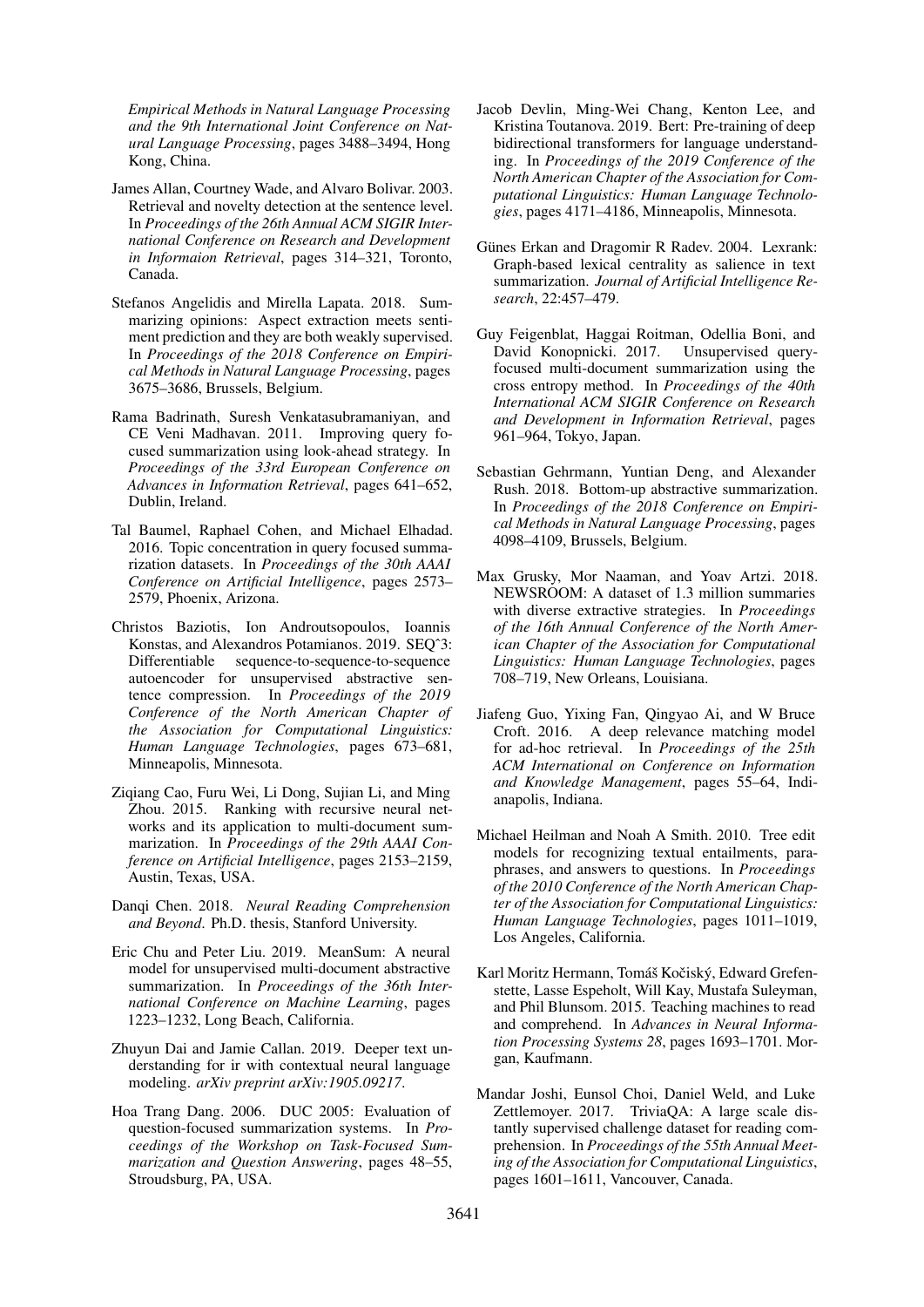- <span id="page-10-8"></span>Rahul Katragadda and Vasudeva Varma. 2009. Queryfocused summaries or query-biased summaries? In *Proceedings of the 47th Annual Meeting of the Association for Computational Linguistics and the 4th International Joint Conference on Natural Language Processing*, pages 105–108, Suntec, Singapore.
- <span id="page-10-17"></span>Diederik P Kingma and Max Welling. 2013. Autoencoding variational bayes. *arXiv preprint arXiv:1312.6114*.
- <span id="page-10-20"></span>Bernhard Kratzwald and Stefan Feuerriegel. 2018. Adaptive document retrieval for deep question answering. In *Proceedings of the 2018 Conference on Empirical Methods in Natural Language Processing*, pages 576–581, Brussels, Belgium.
- <span id="page-10-12"></span>Piji Li, Lidong Bing, Wai Lam, Hang Li, and Yi Liao. 2015. Reader-aware multi-document summarization via sparse coding. In *Proceedings of the 24th International Conference on Artificial Intelligence*, pages 1270–1276, Buenos Aires, Argentina.
- <span id="page-10-13"></span>Piji Li, Wai Lam, Lidong Bing, Weiwei Guo, and Hang Li. 2017a. Cascaded attention based unsupervised information distillation for compressive summarization. In *Proceedings of the 2017 Conference on Empirical Methods in Natural Language Processing*, pages 2081–2090, Brussells, Belgium.
- <span id="page-10-2"></span>Piji Li, Zihao Wang, Wai Lam, Zhaochun Ren, and Lidong Bing. 2017b. Salience estimation via variational auto-encoders for multi-document summarization. In *Proceedings of the 31th AAAI Conference on Artificial Intelligence*, San Francisco, California, USA.
- <span id="page-10-16"></span>Chin-Yew Lin and Eduard Hovy. 2003. Automatic evaluation of summaries using n-gram cooccurrence statistics. In *Proceedings of the 2003 Human Language Technology Conference of the North American Chapter of the Association for Computational Linguistics*, pages 71–78, Edmonton, Canada.
- <span id="page-10-0"></span>Ramesh Nallapati, Bowen Zhou, Cicero dos Santos, Caglar Gulcehre, and Bing Xiang. 2016. Abstractive text summarization using sequence-to-sequence rnns and beyond. In *Proceedings of The 20th SIGNLL Conference on Computational Natural Language Learning*, pages 280–290, Berlin, Germany.
- <span id="page-10-4"></span>Shashi Narayan, Shay B. Cohen, and Mirella Lapata. 2018. Ranking sentences for extractive summarization with reinforcement learning. In *Proceedings of the 2018 Conference of the North American Chapter of the Association for Computational Linguistics: Human Language Technologies*, pages 1747–1759, New Orleans, Louisiana.
- <span id="page-10-11"></span>Vivi Nastase. 2008. Topic-driven multi-document summarization with encyclopedic knowledge and spreading activation. In *Proceedings of the Conference on Empirical Methods in Natural Language Processing*, pages 763–772, Honolulu, Hawaii.
- <span id="page-10-1"></span>Romain Paulus, Caiming Xiong, and Richard Socher. 2018. A deep reinforced model for abstractive summarization. In *Proceedings of the 6th International Conference on Learning Representations*, Vancouver, Canada.
- <span id="page-10-19"></span>Peng Qi, Xiaowen Lin, Leo Mehr, Zijian Wang, and Christopher D. Manning. 2019. Answering complex open-domain questions through iterative query generation. In *Proceedings of the 2019 Conference on Empirical Methods in Natural Language Processing and the 9th International Joint Conference on Natural Language Processing*, pages 2590–2602, Hong Kong, China.
- <span id="page-10-15"></span>Pranav Rajpurkar, Robin Jia, and Percy Liang. 2018. Know what you don't know: Unanswerable questions for squad. In *Proceedings of the 56th Annual Meeting of the Association for Computational Linguistics*, pages 784–789, Austin, Texas.
- <span id="page-10-9"></span>Pranav Rajpurkar, Jian Zhang, Konstantin Lopyrev, and Percy Liang. 2016. Squad: 100,000+ questions for machine comprehension of text. In *Proceedings of the 2016 Conference on Empirical Methods in Natural Language Processing*, pages 2383–2392, Sydney, Australia.
- <span id="page-10-18"></span>Danilo Jimenez Rezende, Shakir Mohamed, and Daan Wierstra. 2014. Stochastic backpropagation and approximate inference in deep generative models. In *Proceedings of the 31st International Conference on Machine Learning*, pages 1278–1286, Beijing, China.
- <span id="page-10-14"></span>Stephen Robertson, Hugo Zaragoza, et al. 2009. The probabilistic relevance framework: Bm25 and beyond. Foundations and Trends<sup>(R)</sup> in Information Re*trieval*, 3(4):333–389.
- <span id="page-10-5"></span>Evan Sandhaus. 2008. The New York Times Annotated Corpus. *Linguistic Data Consortium, Philadelphia*, 6(12).
- <span id="page-10-3"></span>Abigail See, Peter J. Liu, and Christopher D. Manning. 2017. Get to the point: Summarization with pointergenerator networks. In *Proceedings of the 55th Annual Meeting of the Association for Computational Linguistics*, pages 1073–1083, Vancouver, Canada.
- <span id="page-10-6"></span>Xiaojun Wan. 2008. Using only cross-document relationships for both generic and topic-focused multidocument summarizations. *Information Retrieval*, 11(1):25–49.
- <span id="page-10-10"></span>Xiaojun Wan. 2009. Topic analysis for topic-focused multi-document summarization. In *Proceedings of the 18th ACM conference on Information and knowledge management*, pages 1609–1612, Hong Kong, China.
- <span id="page-10-7"></span>Xiaojun Wan and Jianguo Xiao. 2009. Graph-based multi-modality learning for topic-focused multidocument summarization. In *Proceedings of the 21st International Joint Conference on Artificial Intelligence*, pages 1586–1591, Pasadena, California.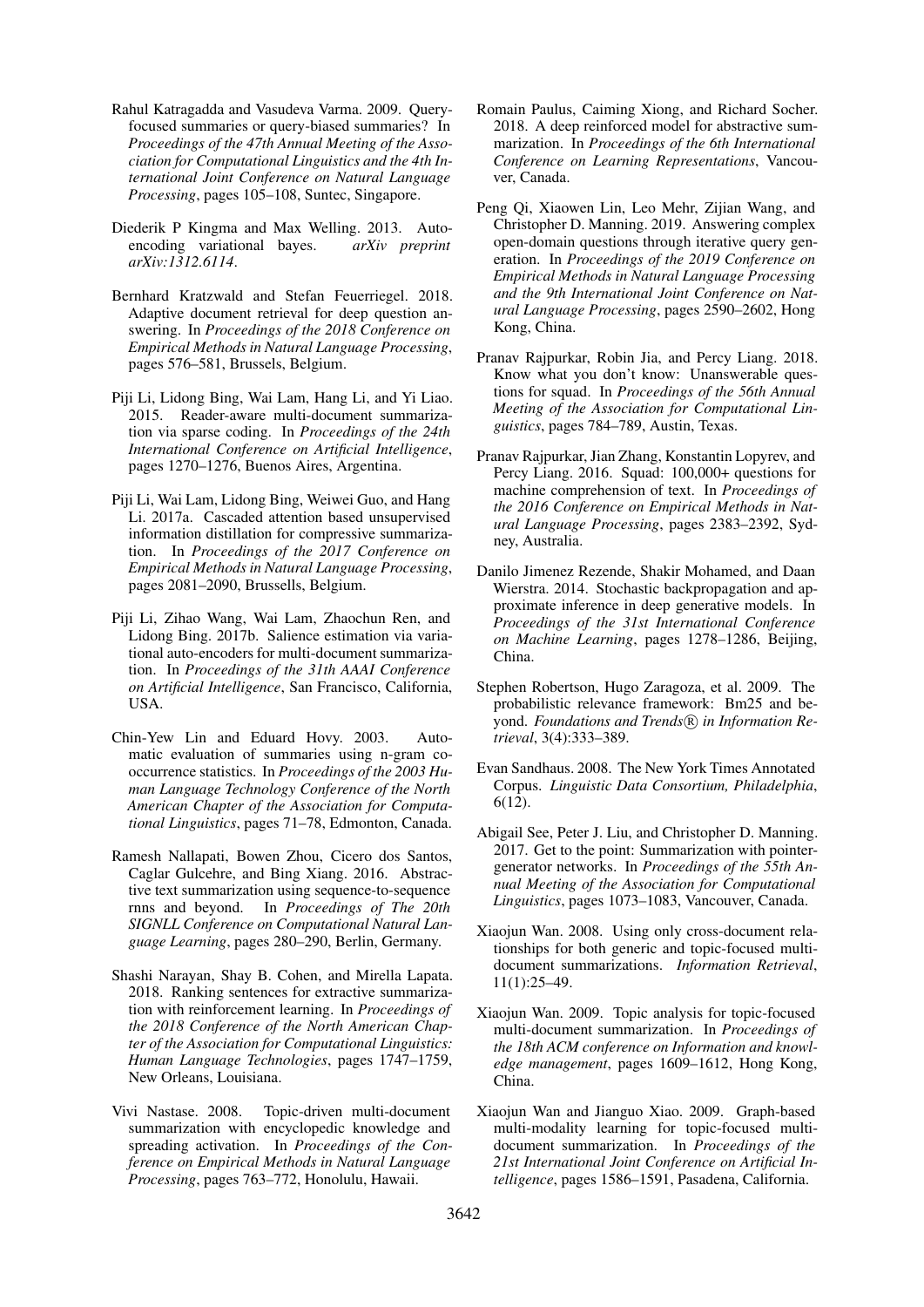- <span id="page-11-0"></span>Xiaojun Wan, Jianwu Yang, and Jianguo Xiao. 2007. Manifold-ranking based topic-focused multidocument summarization. In *Proceedings of the 20th International Joint Conference on Artificial Intelligence*, volume 7, pages 2903–2908, Hyderabad, India.
- <span id="page-11-1"></span>Xiaojun Wan and Jianmin Zhang. 2014. Ctsum: extracting more certain summaries for news articles. In *Proceedings of the 37th International ACM SIGIR Conference on Research and Development in Information Retrieval*, pages 787–796. ACM.
- <span id="page-11-8"></span>Zhiguo Wang, Patrick Ng, Xiaofei Ma, Ramesh Nallapati, and Bing Xiang. 2019. Multi-passage bert: A globally normalized BERT model for open-domain question answering. In *Proceedings of the 2019 Conference on Empirical Methods in Natural Language Processing and the 9th International Joint Conference on Natural Language Processing*, pages 5881–5885, Hong Kong, China.
- <span id="page-11-6"></span>Johannes Welbl, Pontus Stenetorp, and Sebastian Riedel. 2018. Constructing datasets for multi-hop reading comprehension across documents. *Transactions of the Association for Computational Linguistics*, 6:287–302.
- <span id="page-11-4"></span>Yumo Xu and Mirella Lapata. 2019. Weakly supervised domain detection. *Transactions of the Association for Computational Linguistics*, 7:581–596.
- <span id="page-11-7"></span>Wei Yang, Haotian Zhang, and Jimmy Lin. 2019. Simple applications of BERT for ad hoc document retrieval. *arXiv preprint arXiv:1903.10972*.
- <span id="page-11-3"></span>Yi Yang, Wen-tau Yih, and Christopher Meek. 2015. WikiQA: A challenge dataset for open-domain question answering. In *Proceedings of the 2015 Conference on Empirical Methods in Natural Language Processing*, pages 2013–2018, Lisbon, Portugal.
- <span id="page-11-2"></span>Zhilin Yang, Peng Qi, Saizheng Zhang, Yoshua Bengio, William Cohen, Ruslan Salakhutdinov, and Christopher D Manning. 2018. HotpotQA: A dataset for diverse, explainable multi-hop question answering. In *Proceedings of the 2018 Conference on Empirical Methods in Natural Language Processing*, pages 2369–2380, Brussells, Belgium.
- <span id="page-11-5"></span>Xuchen Yao, Benjamin Van Durme, Chris Callison-Burch, and Peter Clark. 2013. Answer extraction as sequence tagging with tree edit distance. In *Proceedings of the 2013 Conference of the North American Chapter of the Association for Computational Linguistics: Human Language Technologies*, pages 858–867, Atlanta, Georgia.

### A Implementation Details

We used the publicly released BERT model<sup>[6](#page-11-9)</sup> and fine-tuned it on our QA tasks with 4 GTX 1080TI GPUs with 11GB memory. For the answer sentence selection model, BERT was fine-tuned with a learning rate of  $3 \times 10^{-6}$  and a batch size of 16 for 3 epochs [\(Yang et al.,](#page-11-7) [2019\)](#page-11-7). For span selection, we adopted a learning rate of  $3 \times 10^{-5}$  and a batch size of 64 for 5 epochs. During inference, the confidence threshold for the relevance estimator was set to  $\theta = 0.75$  [\(Kratzwald and Feuerriegel,](#page-10-20) [2018\)](#page-10-20) for both sentence and passage retrieval. For the evidence estimator,  $k^{QA}$  was tuned on the development set. We obtained 90 and 110 evidence sentences from the sentence selection and span selection models, respectively. For the centrality estimator, the influence of the query was set to  $\phi = 0.15$  [\(Wan,](#page-10-6) [2008;](#page-10-6) [Wan and Zhang,](#page-11-1) [2014\)](#page-11-1).

The TD-QFS dataset used in this work is publicly available at [https://www.cs.bgu.ac.](https://www.cs.bgu.ac.il/~talbau/TD-QFS/dataset.html) il/~talbau/TD-QFS/dataset.html. DUC 2005-2007 datasets can be requested from NIST: [https://www-nlpir.nist.gov/projects/duc/](https://www-nlpir.nist.gov/projects/duc/data.html) [data.html](https://www-nlpir.nist.gov/projects/duc/data.html).

### B Summary Outputs

We show in Table [8](#page-12-0) and Table [9](#page-13-0) system outputs for one cluster in DUC 2006 and 2007, respectively.

<span id="page-11-9"></span><sup>6</sup>[https://github.com/huggingface/](https://github.com/huggingface/pytorch-transformers) [pytorch-transformers](https://github.com/huggingface/pytorch-transformers)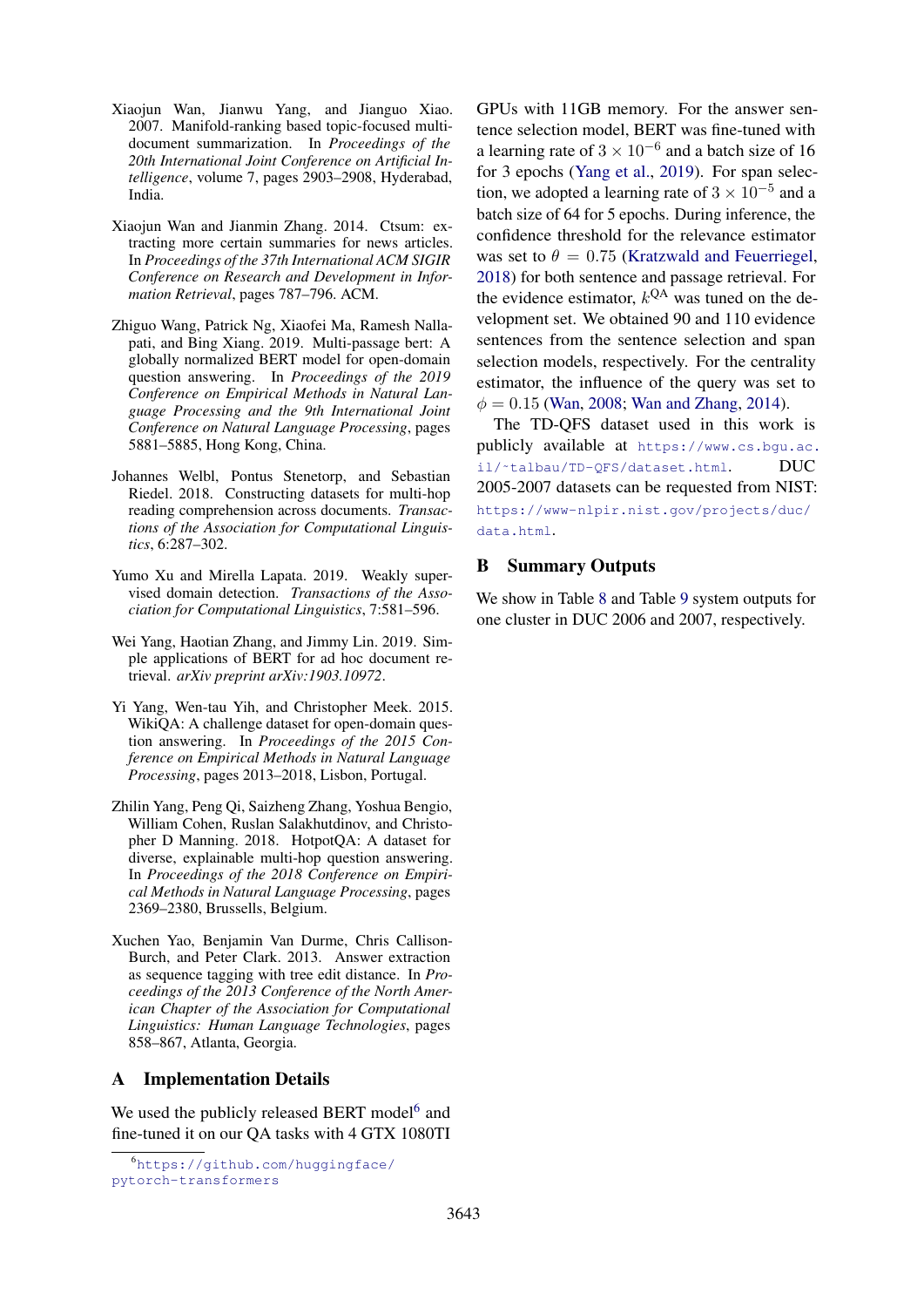<span id="page-12-0"></span>Query: Crime and Law Enforcement in China. Give examples of criminal activity in China. Name those involved, if possible. What is China doing to fight crime?

GOLD: In 1996, China began cracking down on crime. Extensive investigations and citizen tips led to hundreds of arrests for such crimes as drug trafficking; firearms, ammunition and explosives manufacturing, sales, smuggling and possession; burglary and robbery; murder; hooliganism; kidnapping; racketeering; gambling; and blackmail. The perpetrators are often gangs of thieves and criminals, and members of international criminal gangs operating between China and Hong Kong or China and Macau. In 1998, 60% of criminal suspects arrested were minors. Chinese authorities broke up a Hong Kong-based gang operating between Hong Kong and the mainland. Its leader was tried, convicted, and sentenced to death in China. Chinese authorities apprehended members of a Macau gang in its Guangdong Province. As part of its "Strike Hard national crime-fighting campaign, China agreed to participate in the UN Commission on Crime Prevention and Criminal Justice. China revised its criminal and procedural laws and enacted new laws. Its Criminal Law was amended to include terrorist crime, organized crime, money-laundering, illegal immigrant trafficking, and environment-related crimes. China signed legal assistance agreements with 28 countries and extradition agreements with ten. China pledged increased cross-border anti-crime cooperation and urged Portugal to take tougher measures against gang-related crime in preparation for the 1999 handover of the Portuguese colony. After the handover, China will station troops in Macau to better fight organized criminal activity there. The Chinese government pledges to increase efforts to crack down on corruption, smuggling, and other economic crimes as well as criminal acts in 2000.

LEAD: Members of a criminal gang in Foshan city of south China's Guangdong province, which was controlled by a larger and more notorious gang in neighboring Macao, have been apprehended by local police. Police arrested 28 people who have been involved in more than 30 cases of blackmail, gambling, illegal use of guns and other crimes. The gambling cases involved more than 50 million yuan (about six million U.S. dollars) of illicit money. Police also seized a number of guns and ammunition, including eight military pistols. The gang was established by Zeng Qiqiang in 1996, as a branch of the "Shuifang Bang", a large criminal gang in Macao. The gang in Foshan, with more than 100 members, used to help the "Shuifang Bang" run its gambling operations and collect money from people by force. To date, the provincial public security department of Guangdong and the local police in Foshan have completely uprooted the gang which seriously threatened the security of Foshan and Macao.

VAESUM: Police working with Hong Kong authorities had arrested 18 members of the gang in southern Guangdong province, which is adjacent to Hong Kong. As a reputed local crime boss fights his death sentence in China, reports Thursday said Hong Kong officials had previously asked mainland counterparts to consider sparing the lives of territory residents convicted of capital offenses in China. A police chief of a southern Chinese city where a reputed Hong Kong crime boss is on trial has stepped up security following assassination threats by gang members. Gang members loyal to "Big Spender" Cheung Tze-keung have put a 4 million Hong Kong dollar (U.S. dlrs 512,000 million) price tag for the death of Guangzhou police chief Zheng Guoqiang. The arrests are the latest in a series by Chinese and Hong Kong police to crack down on criminal activities related to 43-year-old Hong Kong gang boss Cheung Tze-keung, alias "Big Spender". Charges against the reputed gangsters center around the killing of a mainland Chinese businessman and a Hong Kong resident, armed robberies, smuggling explosives into Hong Kong, and the kidnapping of the two Hong Kong businessmen for more than 1.6 billion Hong Kong dollars (U.S. dlrs 205 million) in ransom. Hong Kong officials would appeal on grounds that the mainland had no jurisdiction over Cheung's case since many of Cheung's alleged crimes, including kidnappings of two Hong Kong tycoons, were committed in Hong Kong. 18 were Hong Kong residents and 14 were from mainland China.

QUERYSUM: Zhang Fusen, head of the Chinese delegation, told the fifth session of the UN commission on Crime Prevention and Criminal Justice (CCPCJ) that China will participate in united nations activities in crime prevention and criminal justice. China has revised the criminal law and criminal procedure law, promulgated and enforced new laws such as the lawyers' law and the law on administrative punishment to strengthen the judicial guarantee for human rights during that period of time, the paper says. As a reputed local crime boss fights his death sentence in china, reports Thursday said Hong Kong officials had previously asked mainland counterparts to consider sparing the lives of territory residents convicted of capital offenses in China. China is ready to strengthen cooperation with other countries and international organizations in combating and preventing organized transnational crime, a senior Chinese official said here today. Zhang said that in the past few years, China's law enforcement authorities cracked numerous cases in southeast china involving killing, kidnapping and racketeering by members of criminal gangs which entered china from overseas. Statistics show that in 1996, courts throughout the country sentenced 322,382 criminal offenders who had seriously endangered public security by committing crimes of violence, crimes involving the use of guns, and gang-related crimes. Speaking at the opening ceremony of the seventh world conference of Asia Crime Prevention Foundation (ACPF), deputy procurator-general of the supreme people's procuratorate of China Liang Guoqing called for enhancing cooperation among asian countries to fight crimes and set up a crime prevention regime.

Table 8: System outputs for cluster D0621C in DUC 2006. The gold summary answers the query covering four main aspects (denoted with different colors): (1) general facts and vision; (2) criminal activities in southeastern China, including HongKong and Macau; (3) international corporations; (4) law revision and enforcement. Our system produces more diverse content that represents these aspects compared to other systems.